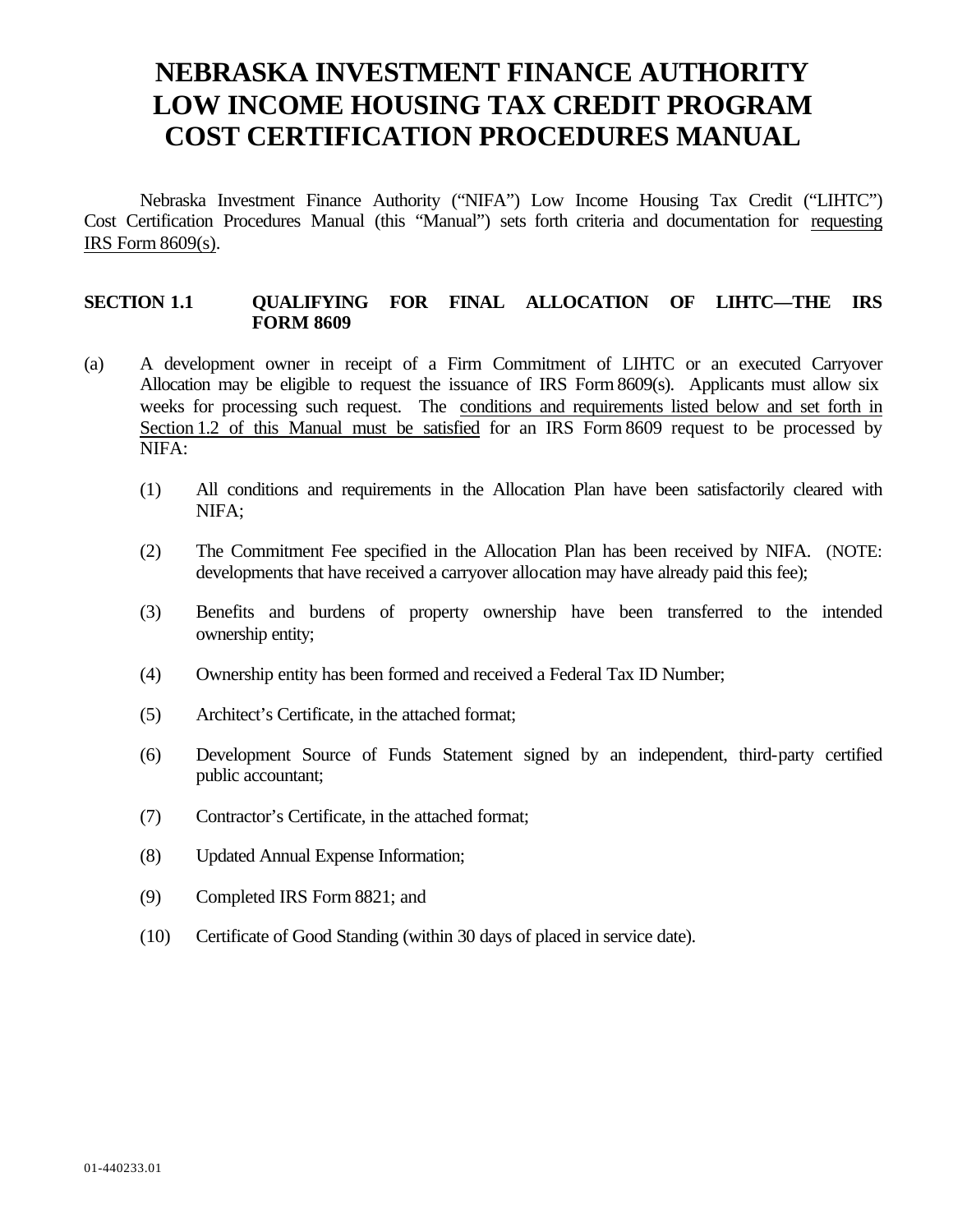## **SECTION 1.2 REQUIREMENTS FOR REQUESTING A FINAL ALLOCATION OF LIHTC/IRS FORM 8609**

- (a) Developments meeting the requirements set forth in Sections 1.1 and 1.2(b) of this Manual may submit a request to NIFA for IRS Form 8609(s). All development owners in receipt of a Firm Commitment or Carryover Allocation must submit to NIFA completed and fully executed Cost Certification documents requesting the issuance of IRS Form 8609(s) within 60 days of 100% completion of the LIHTC units in the development.
- (b) Upon receipt of the required documentation set forth below, NIFA will perform a review and provide notice of such review to the development owner. The development owner may be given a specific time frame in which to correct any discrepancies. Failure to comply with additional information requests within the specified time frame will cause delays in processing IRS Form 8609(s). **The original, fully executed and recorded Land Use Restriction Agreement (LURA) must be received by NIFA prior to the release of IRS Form 8609(s).**

All documentation must be submitted to NIFA in the following order:

- (1) Commitment Fee. (NOTE: Developments that have received a Carryover Allocation may have already paid this fee);
- (2) A Total Development Cost Certification Summary, Section 1.3 of this Manual, including the total development costs for all of the buildings in the development, prepared in substantially the same format as the Individual Building Cost Certification Form, with original signatures;
- (3) Individual Building Cost Certification Form, Section 1.3(a) of this Manual, completed for each building in the development that is being placed in service, with original signatures;
- (4) Placement in Service Acknowledgment Form, Section 1.4 of this Manual, completed for each building in the development that is being placed in service, with original signatures;
- (5) Audited Cost Certification from an independent, third-party certified public accountant, Section 1.5 of this Manual. For developments financed under the RHS Section 515 program, development owners may submit the RHS cost certification instead of the Audit Cost Certification;
- (6) Contractors Certification from the general contractor of the development, Section 1.6 of this Manual;
- (7) A copy of the fully executed and recorded Warranty Deed in the name of the development owner;
- (8) A copy of the development owner's closing statement for the transfer of the property;
- (9) Evidence of rehabilitation or new construction completion, including the following:
	- (a) certificate of occupancy from the local governmental authority for each building;
	- (b) final inspection report from RHS; or
	- (c) inspection report from either a qualified third-party building inspector or architect that cites the completion of rehabilitation and the absence of any local building code violations. The report must also specify or confirm the level of rehabilitation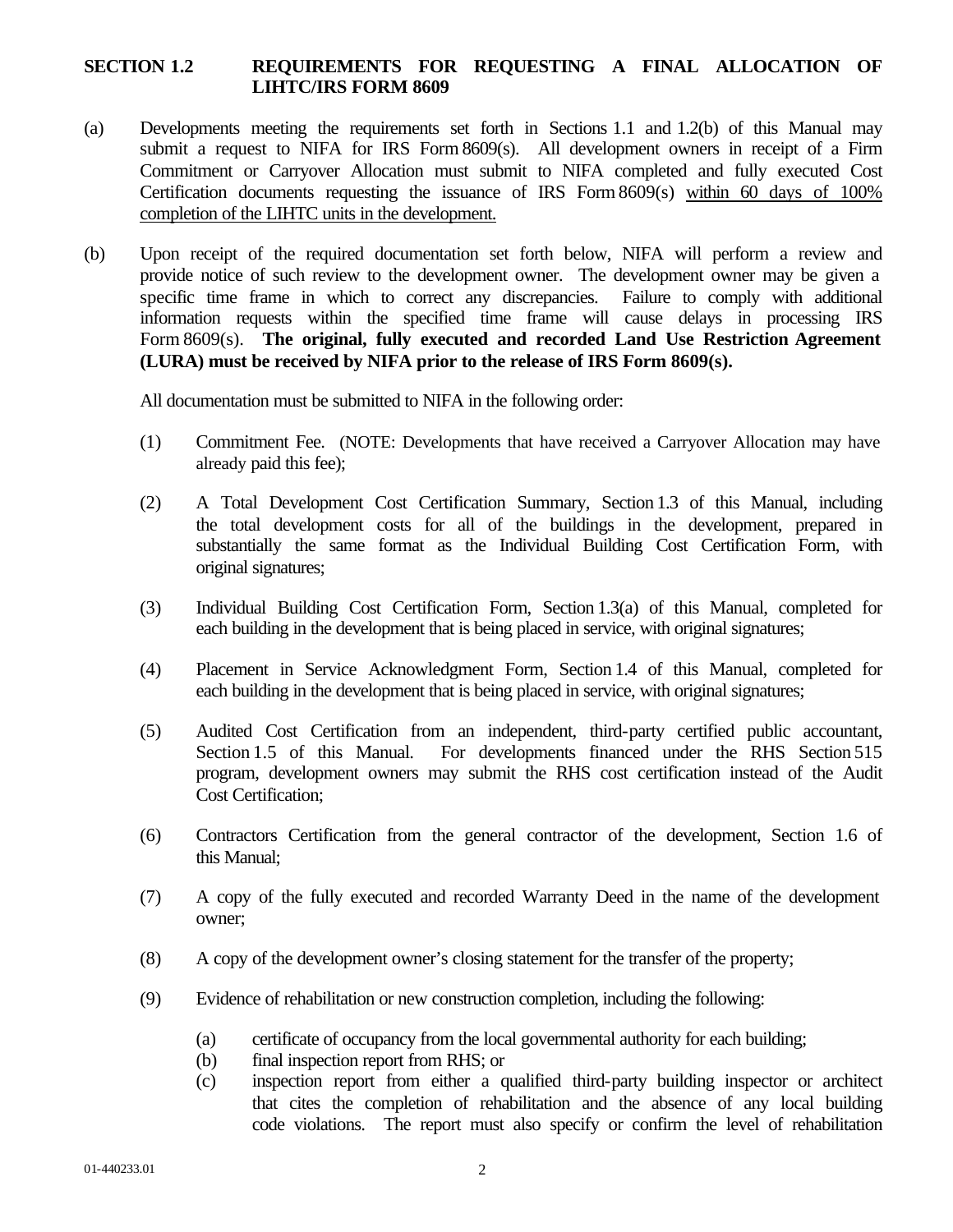performed on the development;

- (10) For rehabilitation developments, a final work write-up clearly stating the items included in the rehabilitation, the quantity of items rehabilitated or replaced and their associated cost;
- (11) A copy of the recent abstract of title;
- (12) Final Sources and Uses of Funds statement for the development, including loan amount, term, amortization period and interest rate;
- (13) Evidence of any and all liens secured against the development;
- (14) Final loan and syndication contracts and/or agreements;
- (15) Certification, in the attached form, from the development's architect or a professional whose credentials are acceptable to NIFA, that on-site inspections were performed during construction and that the development has been constructed in compliance with the Fair Housing Act; and
- (16) Certificate of Good Standing (within 30 days of placed in service date).
- (c) Upon the satisfactory completion of the conditions and requirements of this Manual, NIFA will issue to the development, a LURA. The LURA must be fully executed, recorded and the original returned to NIFA. NIFA will then generate IRS Form 8609(s) and forward a copy to the development owner. The original IRS Form 8609(s) will be submitted to the Internal Revenue Service by NIFA.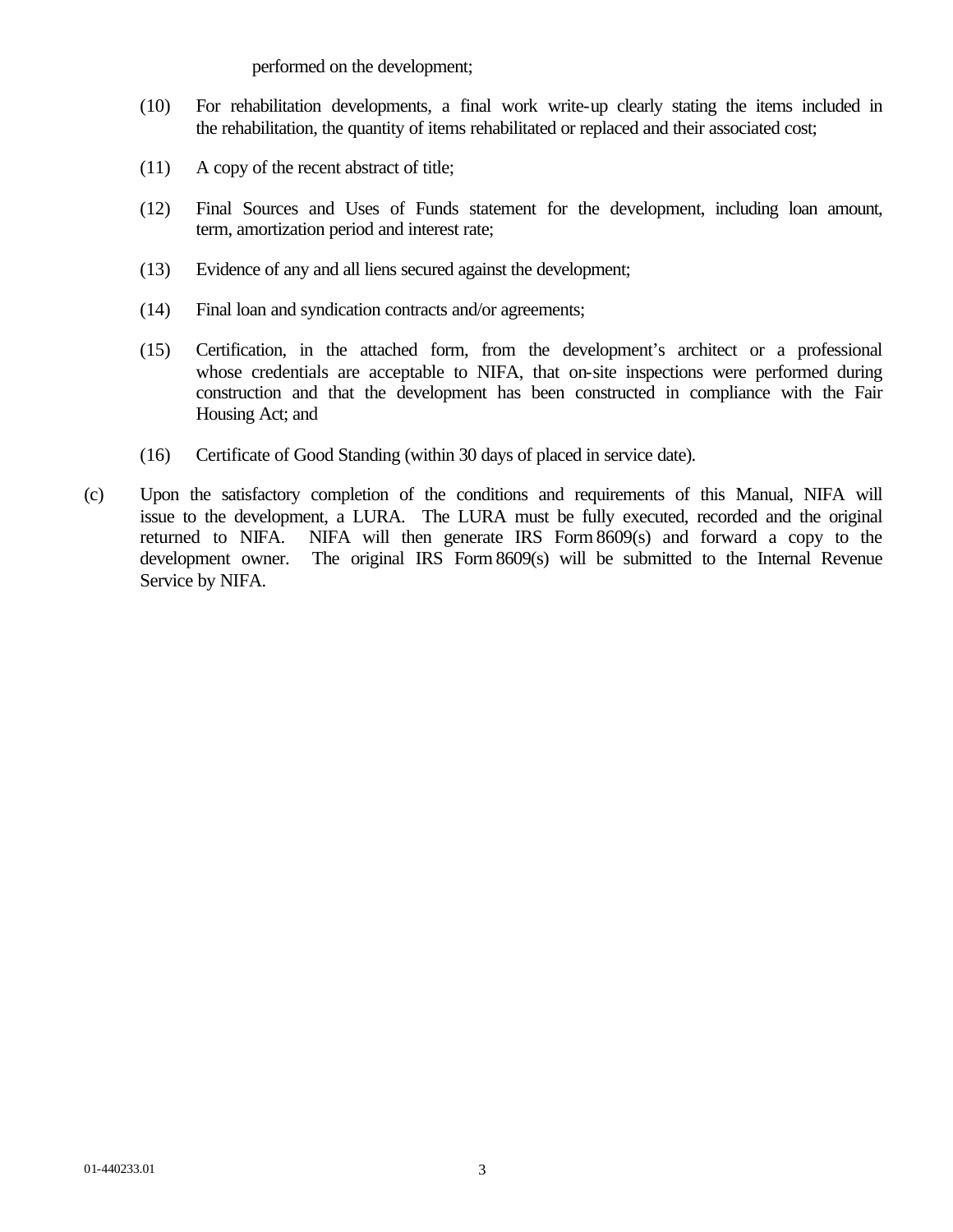#### **SECTION 1.3 TOTAL DEVELOPMENT SUMMARY COST CERTIFICATION FORM**

| NIFA LIHTC Number:                   |  |  |  |
|--------------------------------------|--|--|--|
|                                      |  |  |  |
|                                      |  |  |  |
|                                      |  |  |  |
|                                      |  |  |  |
|                                      |  |  |  |
| Development Address: _______________ |  |  |  |
|                                      |  |  |  |

#### **(a) Building and Rental Description:**

For purposes of the following, establish the number and floor space of the LIHTC units by projecting the greatest number of rental residential units and the greatest amount of floor space to be occupied by low-income households.

#### **Low-income Residential Units:**

| Type of    | Number of | Size of Unit | Total      | Gross Tenant | Utility   | Net Tenant |
|------------|-----------|--------------|------------|--------------|-----------|------------|
| Unit       | Units     | in Sq. Ft.   | Square Ft. | Paid Rent    | Allowance | Paid Rent  |
|            |           |              |            |              |           |            |
| Efficiency |           |              |            |              |           |            |
|            |           |              |            |              |           |            |
| 1-Bedroom  |           |              |            |              |           |            |
|            |           |              |            |              |           |            |
| 2-Bedroom  |           |              |            |              |           |            |
|            |           |              |            |              |           |            |
| 3-Bedroom  |           |              |            |              |           |            |
|            |           |              |            |              |           |            |
| 4-Bedroom  |           |              |            |              |           |            |
|            |           |              |            |              |           |            |

#### **Market Rate Residential Units:**

| Type of    | Number of | Size of Unit | Total      | Gross Tenant | Utility   | Net Tenant |
|------------|-----------|--------------|------------|--------------|-----------|------------|
| Unit       | Units     | in Sq. Ft.   | Square Ft. | Paid Rent    | Allowance | Paid Rent  |
|            |           |              |            |              |           |            |
| Efficiency |           |              |            |              |           |            |
|            |           |              |            |              |           |            |
| 1-Bedroom  |           |              |            |              |           |            |
|            |           |              |            |              |           |            |
| 2-Bedroom  |           |              |            |              |           |            |
|            |           |              |            |              |           |            |
| 3-Bedroom  |           |              |            |              |           |            |
|            |           |              |            |              |           |            |
| 4-Bedroom  |           |              |            |              |           |            |
|            |           |              |            |              |           |            |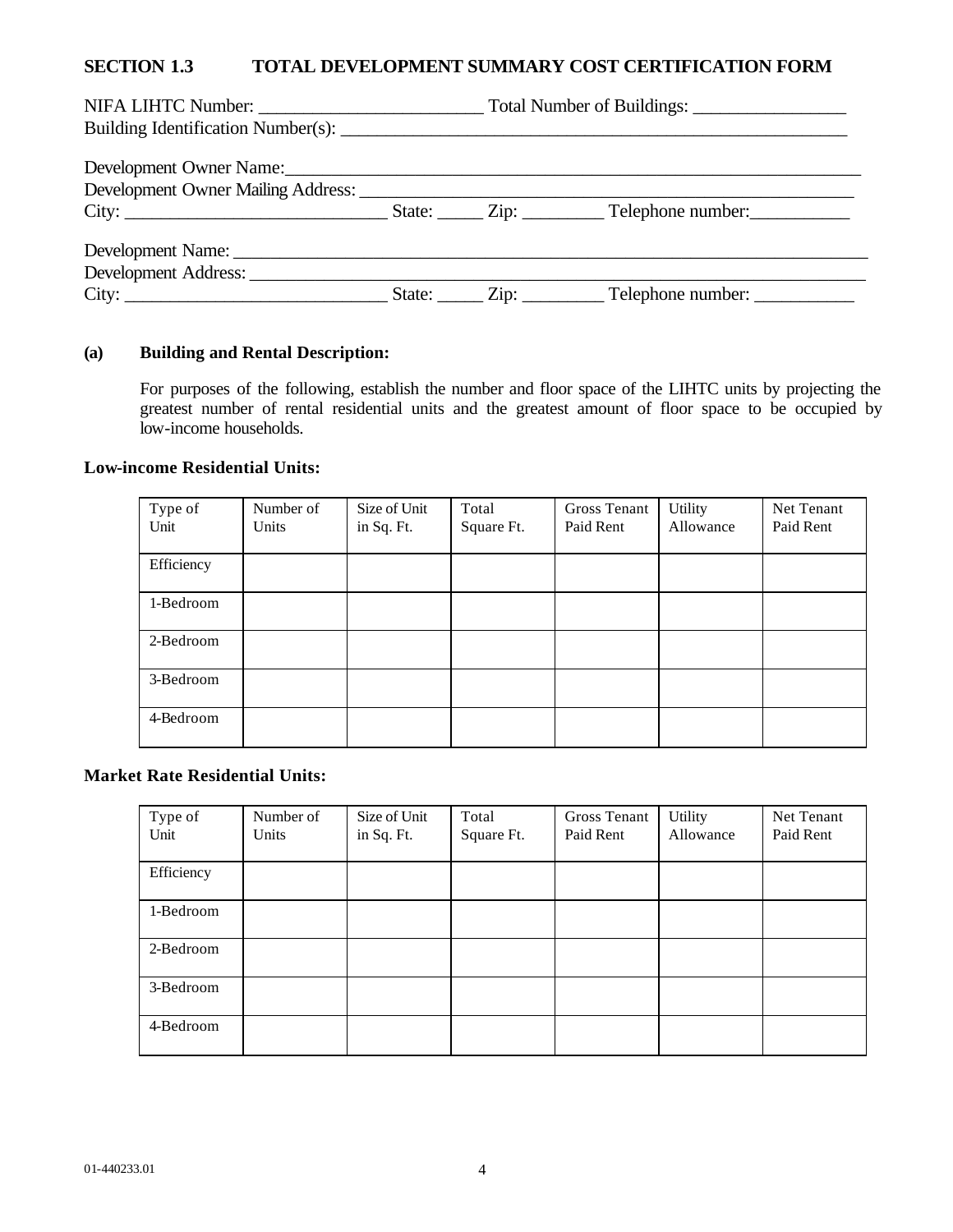|     |                                                                                                                                                                  | 1                              | $\overline{2}$     | 3                                      |
|-----|------------------------------------------------------------------------------------------------------------------------------------------------------------------|--------------------------------|--------------------|----------------------------------------|
|     |                                                                                                                                                                  | **Actual                       | <b>Acquisition</b> | <b>Rehab/New Const.</b>                |
|     |                                                                                                                                                                  | <b>Development</b>             | Eligible           | Eligible                               |
|     |                                                                                                                                                                  | <b>Costs</b>                   | <b>Basis</b>       | <b>Basis</b>                           |
| (1) | To purchase land and buildings                                                                                                                                   |                                |                    |                                        |
|     | Land                                                                                                                                                             | \$<br>_______                  | XXXXXXX            | XXXXXXX                                |
|     | Existing structures                                                                                                                                              | $\mathbb{S}$                   | \$                 | XXXXXXX                                |
|     | Demolition (New)                                                                                                                                                 | \$<br><b>Contract Contract</b> | <b>XXXXXXX</b>     | XXXXXXX                                |
|     | Site grading, clearing, etc.                                                                                                                                     | \$                             | <b>XXXXXXX</b>     |                                        |
|     | Off-site improvements                                                                                                                                            | \$                             | <b>XXXXXXX</b>     | $S$ <sub>__________</sub>              |
|     | New building hard costs                                                                                                                                          | \$                             | <b>XXXXXXX</b>     |                                        |
|     | Rehabilitation hard costs                                                                                                                                        | \$                             | XXXXXXX            |                                        |
|     | Accessory building                                                                                                                                               | \$<br>_________                | XXXXXXX            | $\frac{\text{S}}{\text{S}}$            |
|     | General requirements                                                                                                                                             | \$                             | XXXXXXX            | \$                                     |
|     | Construction contingency                                                                                                                                         | \$                             | XXXXXXX            | \$                                     |
|     | Architect design                                                                                                                                                 | \$                             | XXXXXXX            | \$                                     |
|     | Architect supervision                                                                                                                                            | \$                             | <b>XXXXXXX</b>     | \$                                     |
|     | Survey/engineer fees                                                                                                                                             | \$                             | XXXXXXX            | \$                                     |
|     | Construction insurance                                                                                                                                           | \$                             | <b>XXXXXXX</b>     | \$                                     |
|     | Construction loan interest                                                                                                                                       | \$                             | <b>XXXXXXX</b>     | \$                                     |
|     | Origination fee                                                                                                                                                  | \$                             | <b>XXXXXXX</b>     |                                        |
|     | Credit enhancement fee                                                                                                                                           | \$                             | XXXXXXX            |                                        |
|     | Construction period taxes                                                                                                                                        | \$                             | <b>XXXXXXX</b>     | \$                                     |
|     | #Bridge loan expense                                                                                                                                             | \$                             | XXXXXXX            |                                        |
|     | #(Eligible basis for construction period only)                                                                                                                   |                                |                    |                                        |
|     | +Property appraisal<br>+(Appraisal - To evaluate feasibility, cost can be included in basis. If appraisal for lender requirement only, do not include in basis). | \$                             | <b>XXXXXXX</b>     | \$                                     |
|     | <b>LIHTC</b> fees                                                                                                                                                | \$                             | XXXXXXX            | \$                                     |
|     | <b>Environmental Study</b>                                                                                                                                       | \$<br><u> 1999 - Jan Jawa</u>  | <b>XXXXXXX</b>     | \$                                     |
|     | Market study                                                                                                                                                     | \$                             | XXXXXXX            | \$                                     |
|     | <b>RE</b> Attorney                                                                                                                                               | <u> 1999 - Jan Jawa</u><br>\$  | XXXXXXX            | \$                                     |
|     | Tax credit consultant fee                                                                                                                                        | \$                             | XXXXXXX            | $\ast$<br>\$                           |
|     | <b>RE</b> Consultant                                                                                                                                             | \$                             | XXXXXXX            | $\ast$<br>\$                           |
|     | Contractor overhead                                                                                                                                              | \$                             | <b>XXXXXXX</b>     | \$<br>$\ast$                           |
|     | Contractor profit                                                                                                                                                | \$                             | XXXXXXX            | \$<br>$\ast$                           |
|     |                                                                                                                                                                  | \$                             | <b>XXXXXXX</b>     | $\ast$                                 |
|     | Developer overhead<br>Developer fee                                                                                                                              | \$                             | $**$<br>\$         | \$<br>\$<br>$\ast$                     |
|     | Title and recording                                                                                                                                              | \$                             | <b>XXXXXXX</b>     | \$                                     |
|     |                                                                                                                                                                  | \$.                            | XXXXXXX            | XXXXXXX                                |
|     | Bond premium                                                                                                                                                     |                                | XXXXXXX            | XXXXXXX                                |
|     | Credit report<br>Perm. loan orig. fee                                                                                                                            |                                | XXXXXXX            | XXXXXXX                                |
|     | Perm. loan enhancement                                                                                                                                           | $S$ _________                  |                    |                                        |
|     | Cost of underwriter                                                                                                                                              | $S$ <sub>__________</sub>      | XXXXXXX<br>XXXXXXX | XXXXXXX<br>XXXXXXX                     |
|     | Counsel fee                                                                                                                                                      |                                | <b>XXXXXXX</b>     | XXXXXXX                                |
|     |                                                                                                                                                                  |                                |                    | XXXXXXX                                |
|     | Organizational                                                                                                                                                   |                                | <b>XXXXXXX</b>     |                                        |
|     | Tax opinion                                                                                                                                                      |                                | XXXXXXX            | XXXXXXX                                |
|     | Rent-up reserves                                                                                                                                                 |                                | XXXXXXX            | XXXXXXX                                |
|     | Operating reserves                                                                                                                                               |                                | XXXXXXX            | XXXXXXX                                |
|     |                                                                                                                                                                  |                                | XXXXXXX            | XXXXXXX                                |
|     |                                                                                                                                                                  |                                | XXXXXXX            |                                        |
|     |                                                                                                                                                                  |                                | XXXXXXX            | $S$ <sub>___________</sub> ___         |
|     | <b>Total residential costs</b>                                                                                                                                   | $\frac{\text{S}}{\text{S}}$    | XXXXXXX            | $\frac{\text{S}}{\text{S}}$<br>XXXXXXX |
|     | Total commercial costs                                                                                                                                           | \$                             | <b>XXXXXXX</b>     |                                        |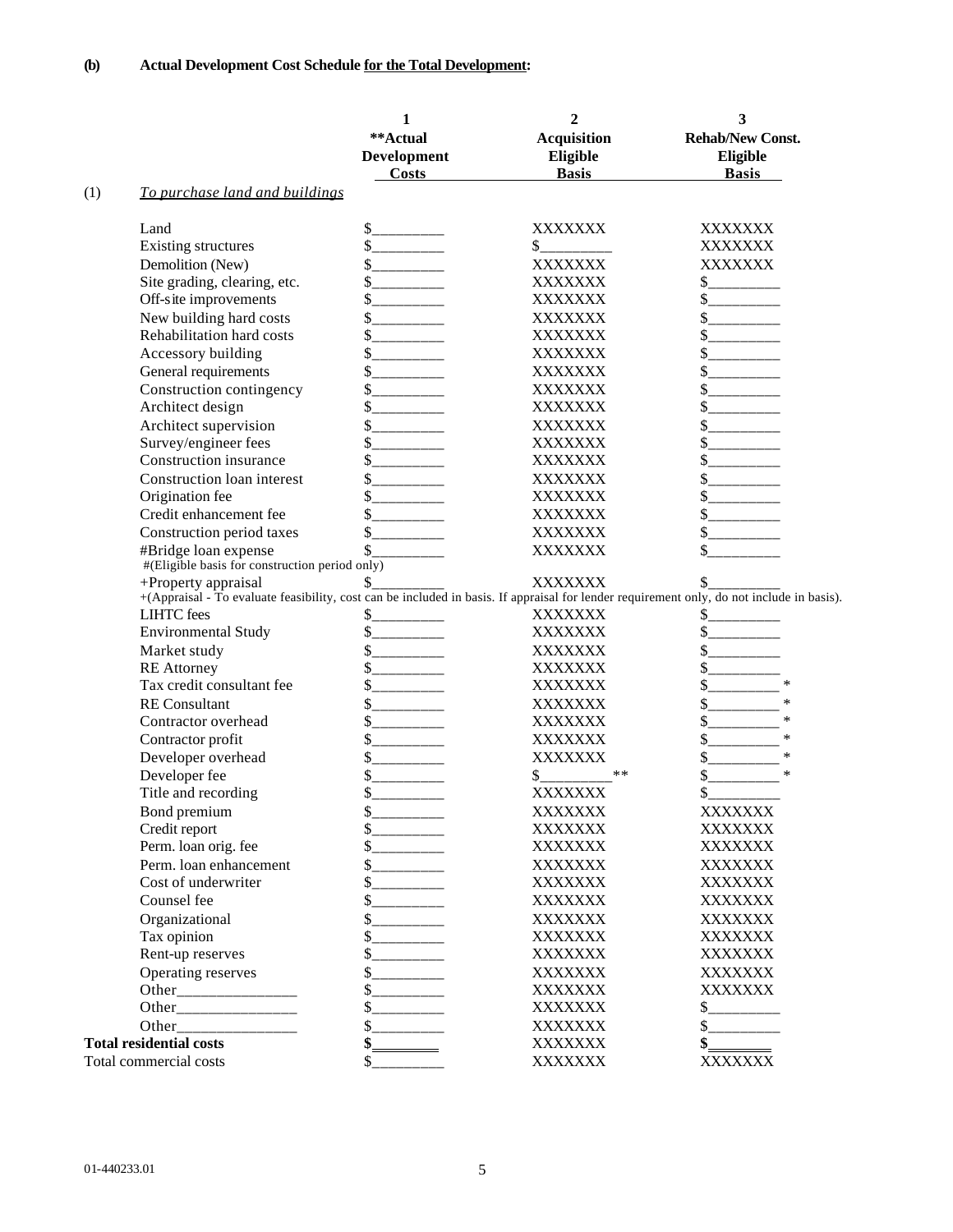|                                                                                                                                                                                                                                                                | 1<br>**Actual<br>Development<br><b>Costs</b> | $\mathbf{2}$<br>Acquisition<br>Eligible<br><b>Basis</b> | 3<br><b>Rehab/New Const.</b><br>Eligible<br><b>Basis</b> |
|----------------------------------------------------------------------------------------------------------------------------------------------------------------------------------------------------------------------------------------------------------------|----------------------------------------------|---------------------------------------------------------|----------------------------------------------------------|
| <b>Total residential costs</b><br>(From preceding page)                                                                                                                                                                                                        |                                              |                                                         |                                                          |
| <b>DEDUCT FROM BASIS:</b>                                                                                                                                                                                                                                      |                                              |                                                         |                                                          |
| All grant proceeds<br>Below market rate federal loans<br>Nonqualified nonrecourse financing<br>Nonqualified portion of higher quality units $(\frac{8}{2}(d)(3)$ of the Code)<br>Historic credits (on residential portion only)<br><b>TOTAL ELIGIBLE BASIS</b> |                                              | $-$ \$ _________<br>$-$ \$ _________                    |                                                          |
| High cost area adjustment (no adjustment is allowed for acquisition costs)                                                                                                                                                                                     |                                              | XXXXXXX                                                 | Multiply by 130%                                         |
| TOTAL ADJUSTED ELIGIBLE BASIS                                                                                                                                                                                                                                  |                                              |                                                         | $\sim$                                                   |
| Multiplied by the applicable fraction                                                                                                                                                                                                                          |                                              | $\%$                                                    | $\%$                                                     |
| TOTAL QUALIFIED BASIS                                                                                                                                                                                                                                          |                                              |                                                         |                                                          |
| ***Multiplied by the applicable percentage                                                                                                                                                                                                                     |                                              | $\%$                                                    | $\%$                                                     |
| " "TOTAL LIHTC REQUESTED FOR THIS DEVELOPMENT                                                                                                                                                                                                                  |                                              |                                                         | \$                                                       |

- \*\*\* The applicable percentage used should be the percentage for the month in which the building is placed in service or the elected percentage rate found in the Carryover Allocation Form or the Agreement and Election Statement.
- \*\* Column 1 should reflect all actual costs expended for each category. These costs may not necessarily be reflected in Columns 2 and 3.
- **¨¨** The amounts should agree with the aggregated totals of columns 2 and 3 from each Individual Building Cost Certification Form.

The actual amount of LIHTC for a development will be determined by NIFA. **NOTE: NIFA will determine the amount of LIHTC to be awarded to any development based upon the eligible basis and equity funding gap method.**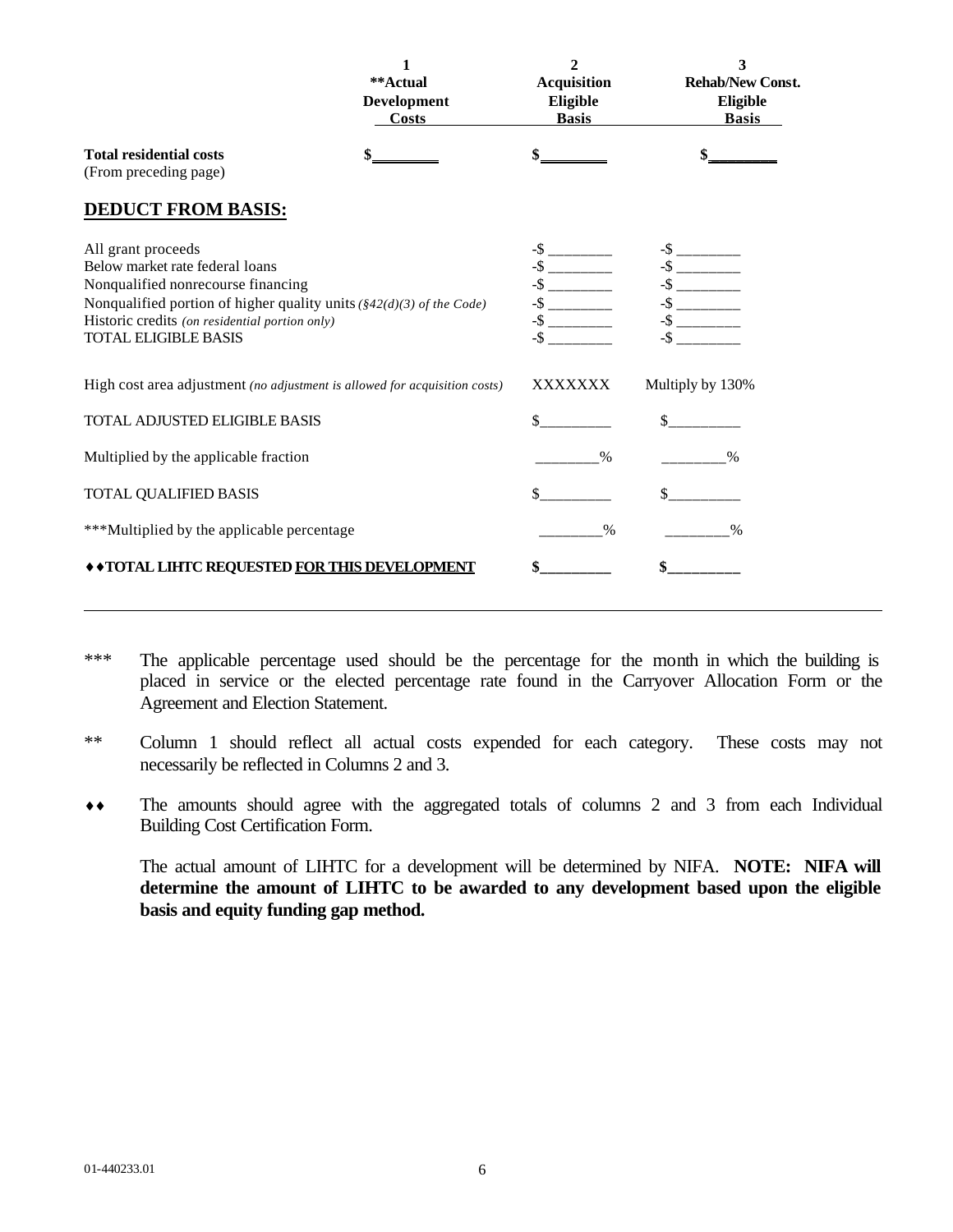\* Developer and contractor overhead and profit fees, and consultant fees, will be allowed on new construction and rehabilitation developments. For purposes of determining the amount of LIHTC awarded to a development, NIFA may limit the amount of these fees included in eligible basis to an amount not greater than **20%** of eligible basis costs, excluding such fees:

Example: Total Eligible Basis

- Contractor Overhead
- Contractor Profit
- Developer Overhead
- Developer Fee
- Tax Credit Consultant Fee
- Real Estate Consultant Fee
- = Adjusted Eligible Basis
	- x 20%

= Maximum allowable for developer/contractor overhead and profit fees and consultant fees

If the developer, contractor and consultant fees exceed the maximum percentage of 20%, the applicant must provide written documentation outlining the reason for the overage. Acceptance of such documentation is at NIFA's discretion. NIFA may reduce the eligible basis related to these fees where it deems such fees excessive.

\*\*Developments receiving acquisition LIHTC will be allowed a developer fee on the acquisition cost of an existing building that is to be rehabilitated. The developer fee will be limited to 5% of the building acquisition costs excluding the cost of land and fees associated with the purchase of the land. Acquisition cost of the existing building(s) must be supported by an appraisal from an unrelated third party and a settlement statement.

# **(c) Threshold Test for Rehabilitation Cost**

To perform this test, development the number of units and square footage to be occupied by low-income households by the end of the first taxable year in which the LIHTC is to be claimed.

| 1. | Total number of LIHTC units in the development                                                      |  |
|----|-----------------------------------------------------------------------------------------------------|--|
| 2. | Total square footage of LIHTC units                                                                 |  |
| 3. | Unit fraction: Line $1 \div$ total number of units<br>in the development                            |  |
| 4. | Square footage fraction: Line $2 \div$ total net rentable square footage<br>in the development      |  |
| 5. | Applicable fraction (lesser of Line 3 or 4)                                                         |  |
| 6. | Eligible basis for rehab LIHTC $\times$ Line 5                                                      |  |
| 7. | Threshold test for rehab LIHTC: Line $6 \div$ Line 1<br>(This amount must equal or exceed \$5,000.) |  |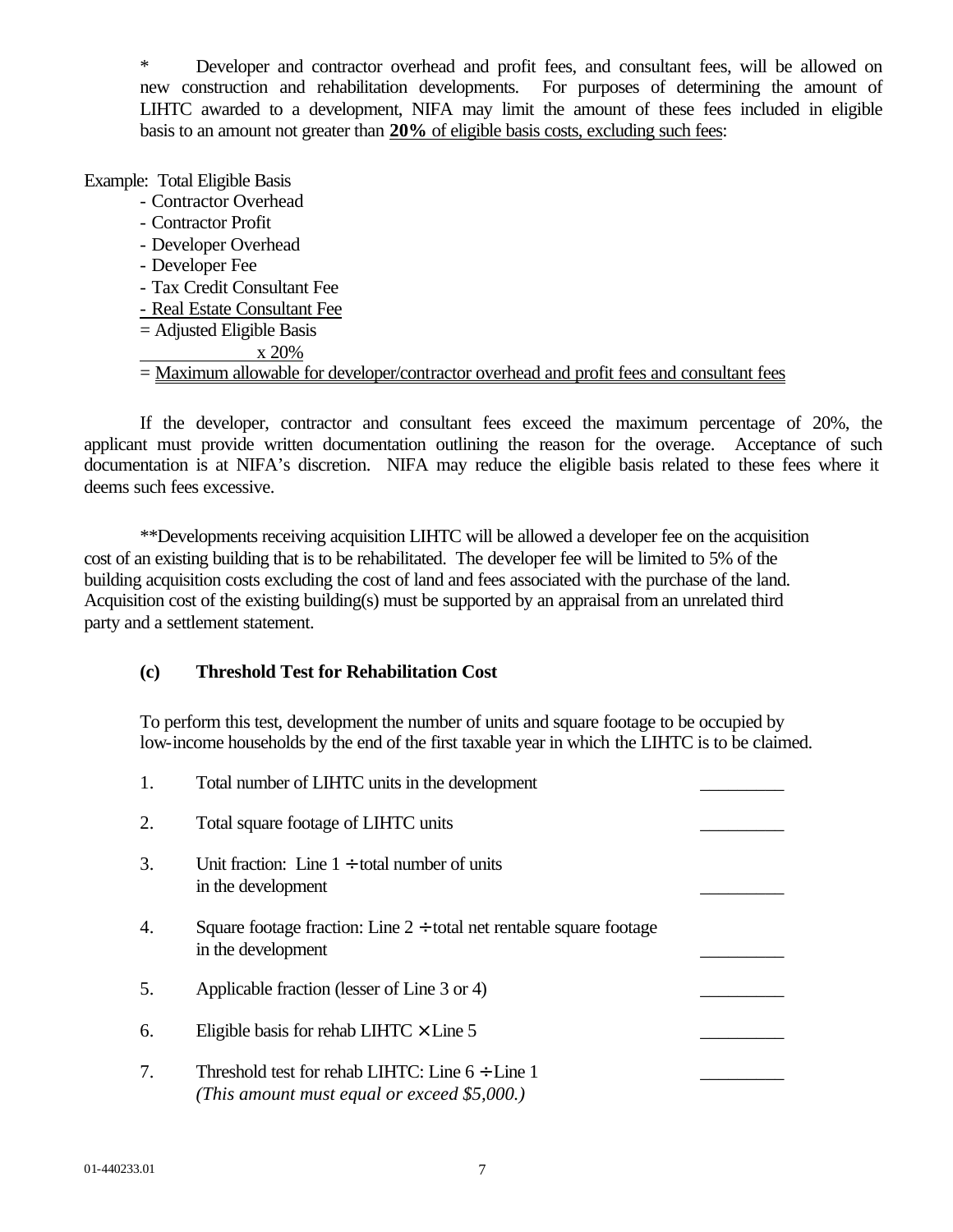Under the penalty of perjury, no information contained within Section 1.3 of this Cost Certification Procedures Manual for the development is in any way false or incorrect, and the information contained within those pages is truly descriptive of the development or property for which the LIHTC are being applied. I further realize that I may be asked to provide further information, detailed accounting records, documents and receipts at the request of NIFA to facilitate the issuance of IRS Form 8609(s).

\_\_\_\_\_\_\_\_\_\_\_\_\_\_\_\_\_\_\_\_\_\_\_\_\_\_\_\_\_\_\_\_\_\_\_\_\_\_\_\_\_\_\_\_\_\_\_\_\_\_\_\_\_ \_\_\_\_\_\_\_\_\_\_\_\_\_\_\_\_\_\_\_\_\_

Signature of Development Owner Date

Development's Federal Tax I.D. Number

\_\_\_\_\_\_\_\_\_\_\_\_\_\_\_\_\_\_\_\_\_\_\_\_\_\_\_\_\_\_\_\_\_\_\_\_\_\_\_\_\_\_\_\_\_\_\_\_\_\_\_\_\_\_\_

\_\_\_\_\_\_\_\_\_\_\_\_\_\_\_\_\_\_\_\_\_\_\_\_\_\_\_\_\_\_\_\_\_\_\_\_\_\_\_\_\_\_\_\_\_\_\_\_\_\_\_\_\_

STATE OF \_\_\_\_\_\_\_\_\_\_\_\_\_\_\_\_\_ COUNTY OF\_\_\_\_\_\_\_\_\_\_\_\_\_\_\_\_

I, the undersigned, a Notary Public in and for said county, in said state, hereby certify that \_\_\_\_\_\_\_\_\_\_\_\_\_\_\_\_\_\_\_\_\_\_\_\_\_\_\_\_\_\_\_\_\_\_, whose name is signed to the foregoing conveyance, acknowledged before me on this date, being informed of such document, he/she as officer and with full authority, executed said conveyance voluntarily on the day the same bears date. Given under my hand and official seal this  $\_\_\_\_\_\_\$  day of  $\_\_\_\_\_\_\_\_\_$ , 20 $\_\_\_\_\_\.\$ 

Notary Public Commission expires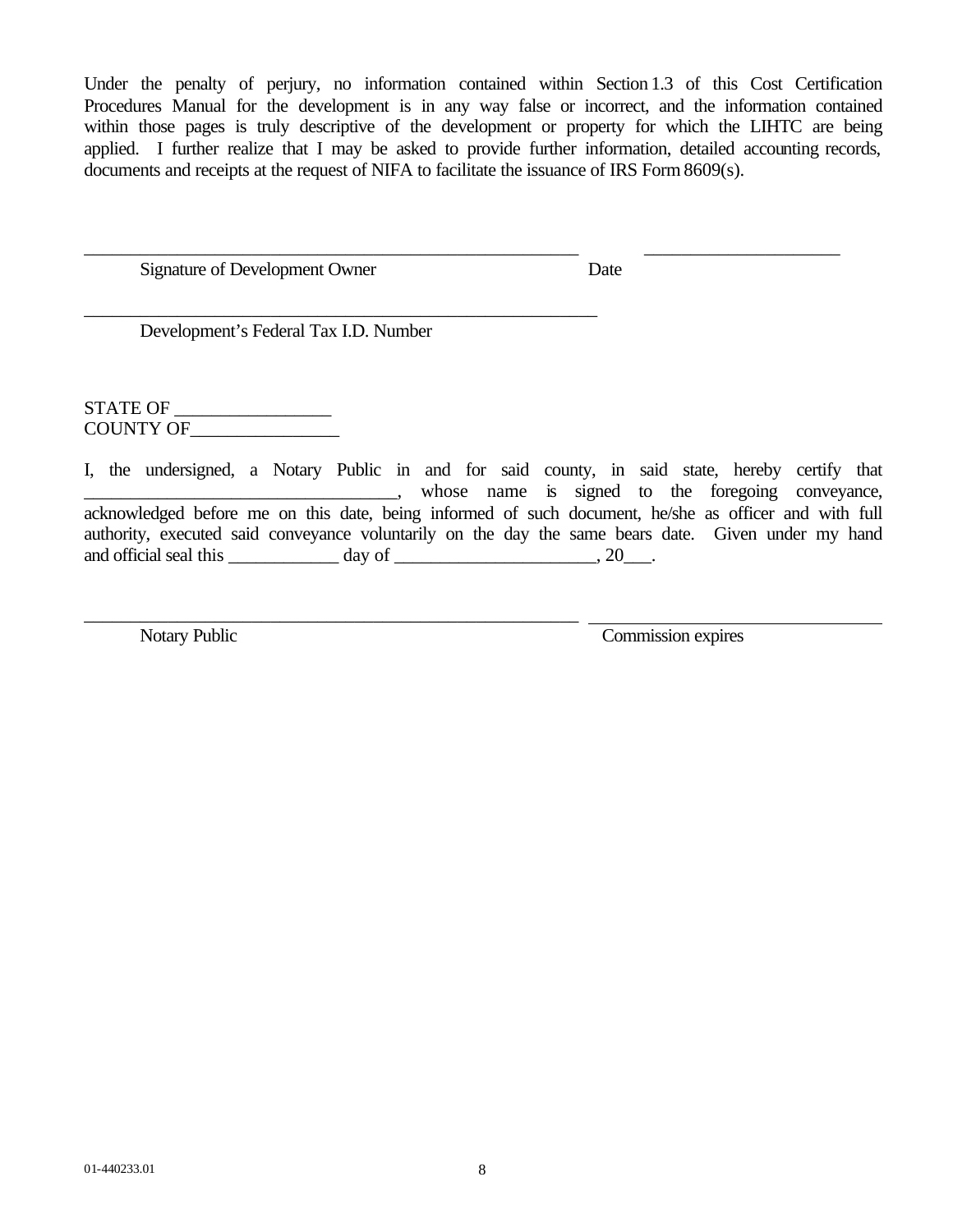# **SECTION 1.3(a) INDIVIDUAL BUILDING COST CERTIFICATION FORM**

|                                                                                                                                                                                                                               |  | Building __________ of __________ total buildings |  |
|-------------------------------------------------------------------------------------------------------------------------------------------------------------------------------------------------------------------------------|--|---------------------------------------------------|--|
| Building Identification Number:                                                                                                                                                                                               |  |                                                   |  |
| Development Owner Name: Name:                                                                                                                                                                                                 |  |                                                   |  |
| Development Owner Mailing Address:                                                                                                                                                                                            |  |                                                   |  |
| City: City: City: City: City: City: City: City: City: City: City: City: City: City: City: City: City: City: City: City: City: City: City: City: City: City: City: City: City: City: City: City: City: City: City: City: City: |  |                                                   |  |
| Development Name:                                                                                                                                                                                                             |  |                                                   |  |
| Development Address: __________                                                                                                                                                                                               |  |                                                   |  |
| City:                                                                                                                                                                                                                         |  | State: <u>Cip:</u> Cip: Telephone number:         |  |

# **(a) Building and Rental Description:**

For purposes of the following, establish the number and floor space of the LIHTC units for this building by projecting the greatest number of rental residential units and the greatest amount of floor space to be occupied by low-income households.

#### **LIHTC Units:**

| Type of<br>Unit | Number of<br>Units | Size of Unit<br>in Sq. Ft. | Total<br>Square Ft. | Gross Tenant<br>Paid Rent | Utility<br>Allowance | Net Tenant<br>Paid Rent |
|-----------------|--------------------|----------------------------|---------------------|---------------------------|----------------------|-------------------------|
| Efficiency      |                    |                            |                     |                           |                      |                         |
| 1 - Bedroom     |                    |                            |                     |                           |                      |                         |
| $2 - Bedroom$   |                    |                            |                     |                           |                      |                         |
| $3 - Bedroom$   |                    |                            |                     |                           |                      |                         |
| $4 - Bedroom$   |                    |                            |                     |                           |                      |                         |

#### **Market Rate Residential Units:**

| Type of<br>Unit | Number of<br>Units | Size of Unit<br>in Sq. Ft. | Total<br>Square Ft. | Gross Tenant<br>Paid Rent | Utility<br>Allowance | Net Tenant<br>Paid Rent |
|-----------------|--------------------|----------------------------|---------------------|---------------------------|----------------------|-------------------------|
| Efficiency      |                    |                            |                     |                           |                      |                         |
| $1 - Bedroom$   |                    |                            |                     |                           |                      |                         |
| $2 - Bedroom$   |                    |                            |                     |                           |                      |                         |
| $3 - Bedroom$   |                    |                            |                     |                           |                      |                         |
| $4 - Bedroom$   |                    |                            |                     |                           |                      |                         |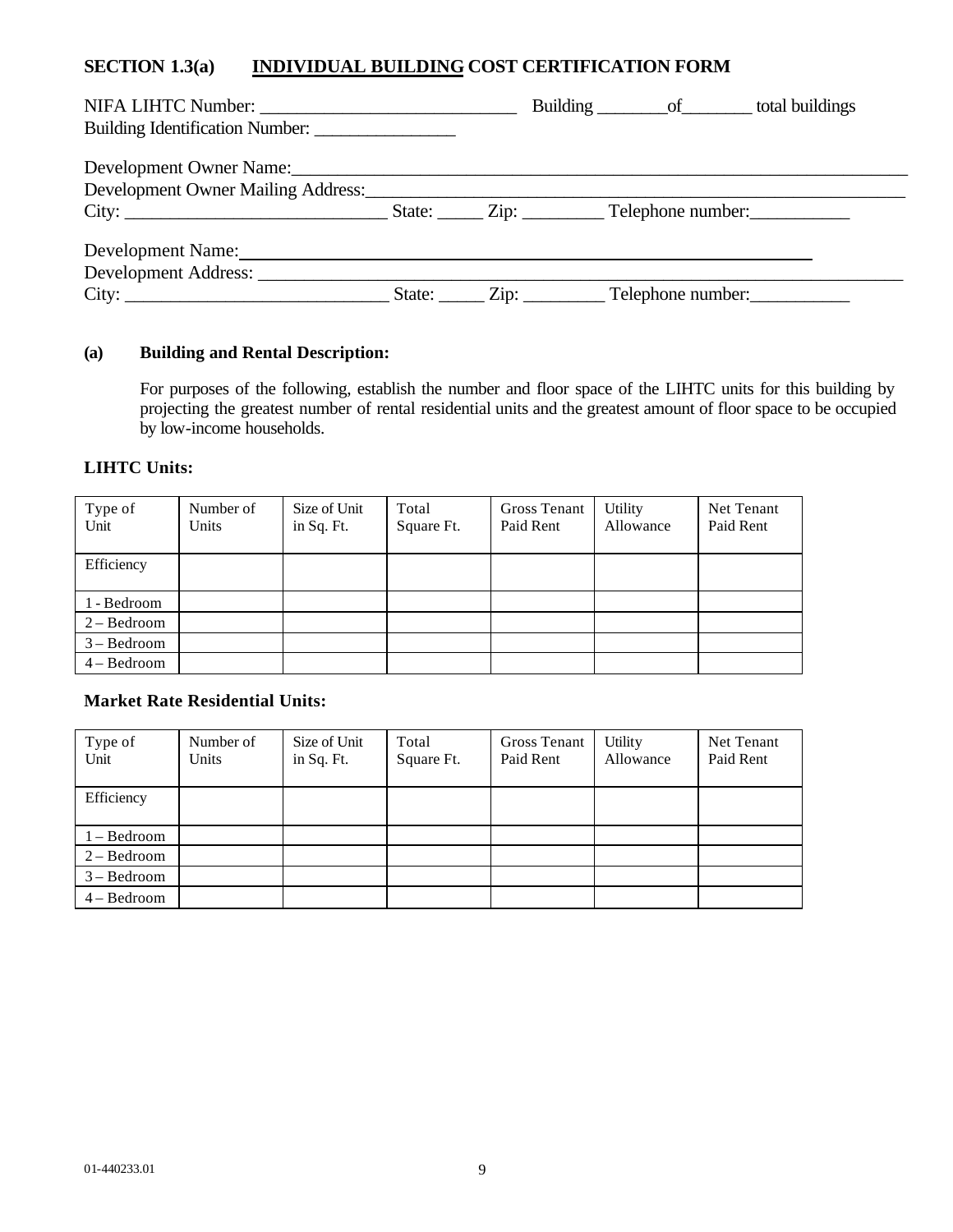|     |                                                                        | 1<br>**Actual<br>Development<br><b>Costs</b> | $\overline{2}$<br><b>Acquisition</b><br>Eligible<br><b>Basis</b> | 3<br><b>Rehab/New Const.</b><br>Eligible<br><b>Basis</b>                                                                                                                 |
|-----|------------------------------------------------------------------------|----------------------------------------------|------------------------------------------------------------------|--------------------------------------------------------------------------------------------------------------------------------------------------------------------------|
| (1) | To purchase land and buildings                                         |                                              |                                                                  |                                                                                                                                                                          |
|     | Land                                                                   |                                              | <b>XXXXXXX</b>                                                   | XXXXXXX                                                                                                                                                                  |
|     | <b>Existing structures</b>                                             | $S$ _________                                | \$.                                                              | XXXXXXX                                                                                                                                                                  |
|     | Demolition (New)                                                       | $S$ <sub>____________</sub>                  | XXXXXXX                                                          | <b>XXXXXXX</b>                                                                                                                                                           |
|     | Site grading, clearing, etc.                                           | \$<br>__________                             | XXXXXXX                                                          | $S$ __________                                                                                                                                                           |
|     | Off-site improvements                                                  | \$                                           | XXXXXXX                                                          | $S$ <sub>__________</sub>                                                                                                                                                |
|     | New building hard costs                                                | \$                                           | XXXXXXX                                                          | s                                                                                                                                                                        |
|     | Rehabilitation hard costs                                              |                                              | XXXXXXX                                                          |                                                                                                                                                                          |
|     | Accessory building                                                     | \$                                           | XXXXXXX                                                          |                                                                                                                                                                          |
|     | General requirements                                                   | \$                                           | <b>XXXXXXX</b>                                                   | $\frac{\text{S}}{\text{S}}$                                                                                                                                              |
|     | Construction contingency                                               |                                              | <b>XXXXXXX</b>                                                   |                                                                                                                                                                          |
|     | Architect design                                                       | \$                                           | XXXXXXX                                                          | s                                                                                                                                                                        |
|     | Architect supervision                                                  | \$                                           | <b>XXXXXXX</b>                                                   |                                                                                                                                                                          |
|     | Survey/engineer fees                                                   | \$                                           | XXXXXXX                                                          |                                                                                                                                                                          |
|     | Construction insurance                                                 | \$                                           | XXXXXXX                                                          | \$                                                                                                                                                                       |
|     | Construction loan interest                                             | $S$ _________                                | XXXXXXX                                                          | $\frac{\text{S}}{\text{S}}$                                                                                                                                              |
|     | Origination fee                                                        | \$<br>__________                             | XXXXXXX                                                          | $\sim$                                                                                                                                                                   |
|     | Credit enhancement fee                                                 | \$<br>$\overline{\phantom{a}}$               | XXXXXXX                                                          |                                                                                                                                                                          |
|     | Construction period taxes                                              | \$                                           | XXXXXXX                                                          | \$                                                                                                                                                                       |
|     | #Bridge loan expense<br>#(Eligible basis for construction period only) | \$                                           | XXXXXXX                                                          | \$                                                                                                                                                                       |
|     | +Property appraisal                                                    | \$                                           | XXXXXXX                                                          | $\mathcal{L}_{\mathcal{L}}$<br>+ (Appraisal - To evaluate feasibility, cost can be included in basis. If appraisal for lender requirement only, do not include in basis) |
|     | <b>LIHTC</b> fees                                                      | \$.                                          | XXXXXXX                                                          | \$                                                                                                                                                                       |
|     | Environmental study                                                    | $\sim$                                       | XXXXXXX                                                          |                                                                                                                                                                          |
|     | Market study                                                           | \$                                           | XXXXXXX                                                          |                                                                                                                                                                          |
|     | <b>RE</b> Attorney                                                     | \$                                           | XXXXXXX                                                          |                                                                                                                                                                          |
|     | Tax credit consultant fee                                              |                                              | XXXXXXX                                                          |                                                                                                                                                                          |
|     | <b>RE</b> Consultant                                                   | \$                                           | XXXXXXX                                                          | $*$ \$                                                                                                                                                                   |
|     | Contractor overhead                                                    | \$                                           | XXXXXXX                                                          |                                                                                                                                                                          |
|     | Contractor profit                                                      | \$                                           | <b>XXXXXXX</b>                                                   | $*$ \$                                                                                                                                                                   |
|     | Developer overhead                                                     | \$                                           | XXXXXXX                                                          | $*$ \$                                                                                                                                                                   |
|     | Developer fee                                                          | \$                                           | $***$ \$                                                         | $*$ \$                                                                                                                                                                   |
|     | Title and recording                                                    | \$                                           | XXXXXXX                                                          | \$                                                                                                                                                                       |
|     | Bond premium                                                           |                                              | XXXXXXX                                                          | XXXXXXX                                                                                                                                                                  |
|     | Credit report                                                          | $\mathsf{s}$<br>_______                      | XXXXXXX                                                          | XXXXXXX                                                                                                                                                                  |
|     | Perm. loan orig. fee                                                   |                                              | XXXXXXX                                                          | XXXXXXX                                                                                                                                                                  |
|     | Perm. loan enhancement                                                 |                                              | XXXXXXX                                                          | XXXXXXX                                                                                                                                                                  |
|     | Cost of underwriter                                                    |                                              | XXXXXXX                                                          | XXXXXXX                                                                                                                                                                  |
|     | Counsel fee                                                            |                                              | XXXXXXX                                                          | XXXXXXX                                                                                                                                                                  |
|     | Organizational                                                         |                                              | XXXXXXX                                                          | XXXXXXX                                                                                                                                                                  |
|     | Tax opinion                                                            | $S$ __________                               | XXXXXXX                                                          | XXXXXXX                                                                                                                                                                  |
|     | Rent-up reserves                                                       |                                              | XXXXXXX                                                          | XXXXXXX                                                                                                                                                                  |
|     | Operating reserves                                                     | $S$ __________                               | XXXXXXX                                                          | XXXXXXX                                                                                                                                                                  |
|     |                                                                        |                                              | XXXXXXX                                                          | XXXXXXX                                                                                                                                                                  |
|     |                                                                        |                                              | XXXXXXX                                                          | \$<br>$\overline{\phantom{a}}$                                                                                                                                           |
|     |                                                                        | \$                                           | XXXXXXX                                                          | \$                                                                                                                                                                       |
|     | <b>Total residential costs</b>                                         | \$                                           | XXXXXXX                                                          | \$                                                                                                                                                                       |
|     | Total commercial costs                                                 | \$                                           | XXXXXXX                                                          | <b>XXXXXXX</b>                                                                                                                                                           |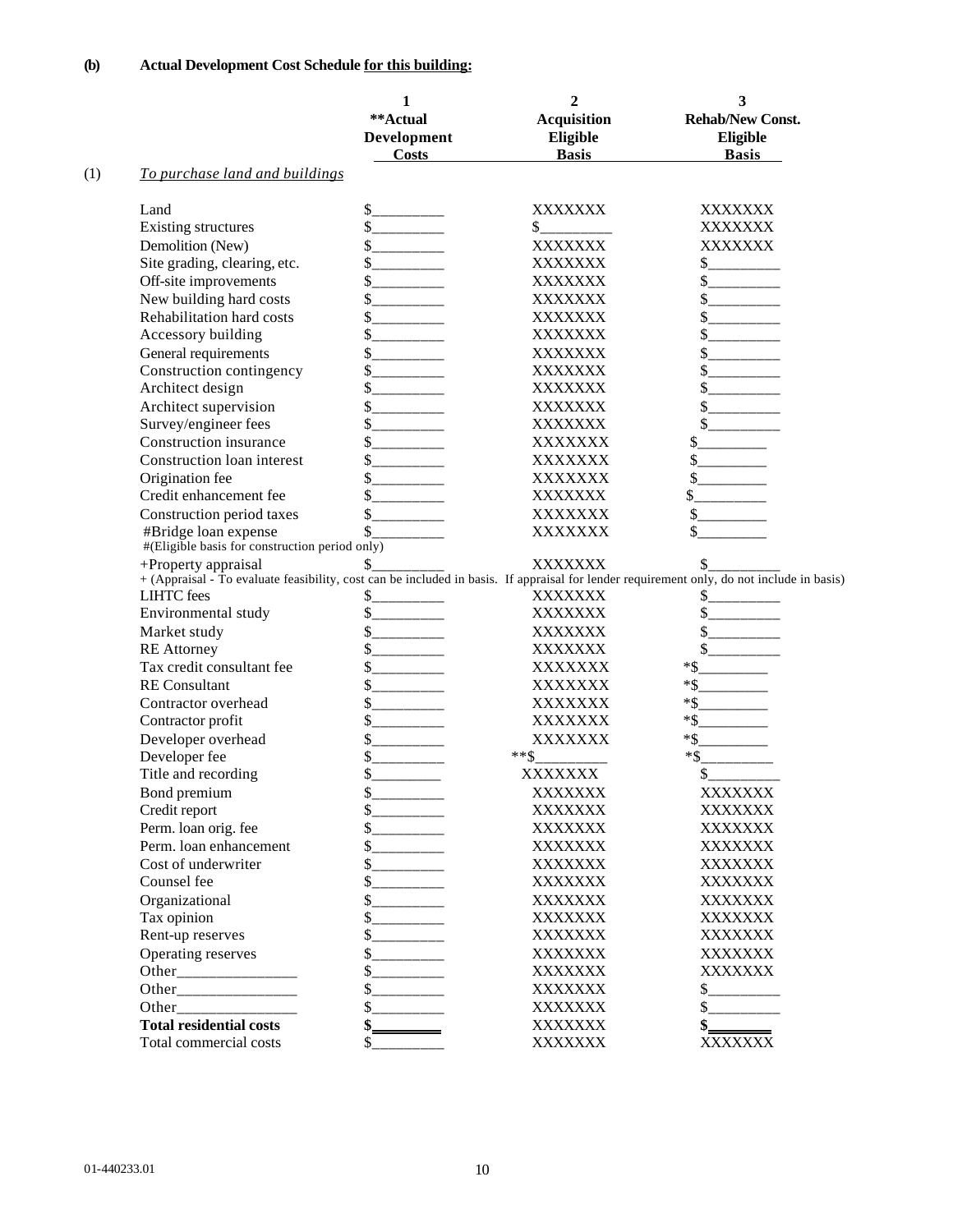|                                                                                                                                                                                                                                                                | 1<br>**Actual<br>Development<br><b>Costs</b> | $\overline{2}$<br><b>Acquisition</b><br>Eligible<br><b>Basis</b> | 3<br><b>Rehab/New Const.</b><br>Eligible<br><b>Basis</b> |
|----------------------------------------------------------------------------------------------------------------------------------------------------------------------------------------------------------------------------------------------------------------|----------------------------------------------|------------------------------------------------------------------|----------------------------------------------------------|
| <b>Total residential costs</b><br>(From preceding page)                                                                                                                                                                                                        |                                              |                                                                  |                                                          |
| <b>DEDUCT FROM BASIS:</b>                                                                                                                                                                                                                                      |                                              |                                                                  |                                                          |
| All grant proceeds<br>Below market rate federal loans<br>Nonqualified nonrecourse financing<br>Nonqualified portion of higher quality units $(\frac{8}{2}(d)(3)$ of the Code)<br>Historic credits (on residential portion only)<br><b>TOTAL ELIGIBLE BASIS</b> |                                              | $-$ \$_________<br>$-S$                                          | $-\$ -S                                                  |
| High cost area adjustment (no adjustment is allowed for acquisition costs)                                                                                                                                                                                     |                                              | XXXXXXXX                                                         | multiply by 130%                                         |
| TOTAL ADJUSTED ELIGIBLE BASIS                                                                                                                                                                                                                                  |                                              | \$                                                               | \$                                                       |
| Multiplied by the applicable fraction                                                                                                                                                                                                                          |                                              | $\frac{0}{0}$                                                    |                                                          |
| <b>TOTAL QUALIFIED BASIS</b>                                                                                                                                                                                                                                   |                                              | \$                                                               | $\mathbb{S}^-$                                           |
| ***Multiplied by the applicable percentage                                                                                                                                                                                                                     |                                              | $\frac{0}{0}$                                                    | $\%$                                                     |
| TOTAL LIHTC REQUESTED FOR THIS BUILDING                                                                                                                                                                                                                        |                                              |                                                                  | \$                                                       |

- \*\*\* The applicable percentage used should be the percentage for the month in which the building is placed in service or the elected percentage rate found in the Carryover Allocation Form or the Agreement and Election Statement.
- \*\* Column 1 should reflect all actual costs expended for each category. These costs may not necessarily be reflected in Columns 2 and 3.
- **¨ ¨** The actual amount of LIHTC for a development will be determined by NIFA. **NOTE: NIFA will determine the amount of LIHTC to be awarded to any development based upon the eligible basis and equity funding gap method.**
- \* Developer and contractor overhead and profit fees, and consultant fees, will be allowed on both new construction and rehabilitation developments. For purposes of determining the amount of LIHTC awarded to a development, NIFA may limit the amount of these fees included in eligible basis to an amount not greater than **20%** of eligible basis costs, excluding such fees: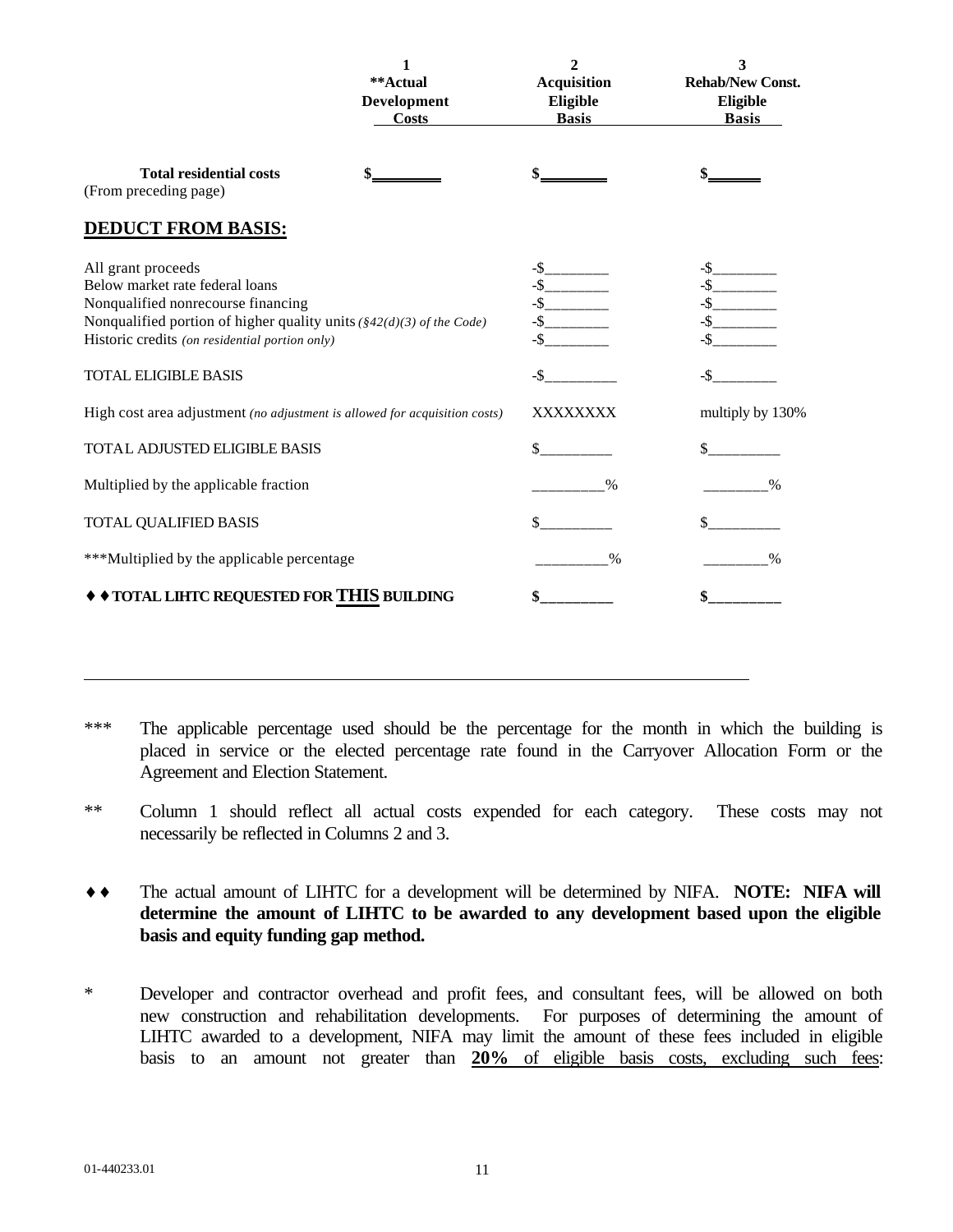Example: Total Eligible Basis

- Contractor Overhead
- Contractor Profit
- Developer Overhead
- Developer Fee
- Tax Credit Consultant Fee
- Real Estate Consultant Fee
- = Adjusted Eligible Basis
- x 20%

# = Maximum allowable for developer, contractor overhead and profit fees and consultant fees

If the developer, contractor and consultant fees exceed the maximum percentage of 20%, the applicant must provide written documentation outlining the reason for the increase. Acceptance of such documentation is at NIFA's discretion. NIFA may reduce the eligible basis related to these fees where it deems such fees excessive. Acquisition costs of existing structure(s) must be supported by an Appraisal fro an unrelated third party and settlement statement.

\*\*A developer fee will be allowed on the acquisition cost of an existing building that is to be rehabilitated. The developer fee will be limited to 5% of the building acquisition cost, excluding the cost of the land and fees associated with the purchase of the land. Acquisition cost of the existing building(s) must be supported by an appraisal from an unrelated third party and a settlement statement.

## **(c) Threshold Test for Rehabilitation Cost**

In order to perform this test, project the number of units and square footage to be occupied by low-income individuals by the end of the first taxable year in which the credit is claimed.

|    | Total number of LIHTC units in the development                                                      |  |
|----|-----------------------------------------------------------------------------------------------------|--|
| 2. | Total square footage of LIHTC units                                                                 |  |
| 3. | Unit fraction: Line $1 \div$ total number of units in the development                               |  |
| 4. | Square footage fraction: Line $2 \div$ total net rentable square footage<br>in the development      |  |
| 5. | Applicable fraction (lesser of Line 3 or 4)                                                         |  |
| 6. | Eligible basis for rehab LIHTC $\times$ Line 5                                                      |  |
| 7. | Threshold test for rehab LIHTC: Line $6 \div$ Line 1<br>(This amount must equal or exceed \$5,000.) |  |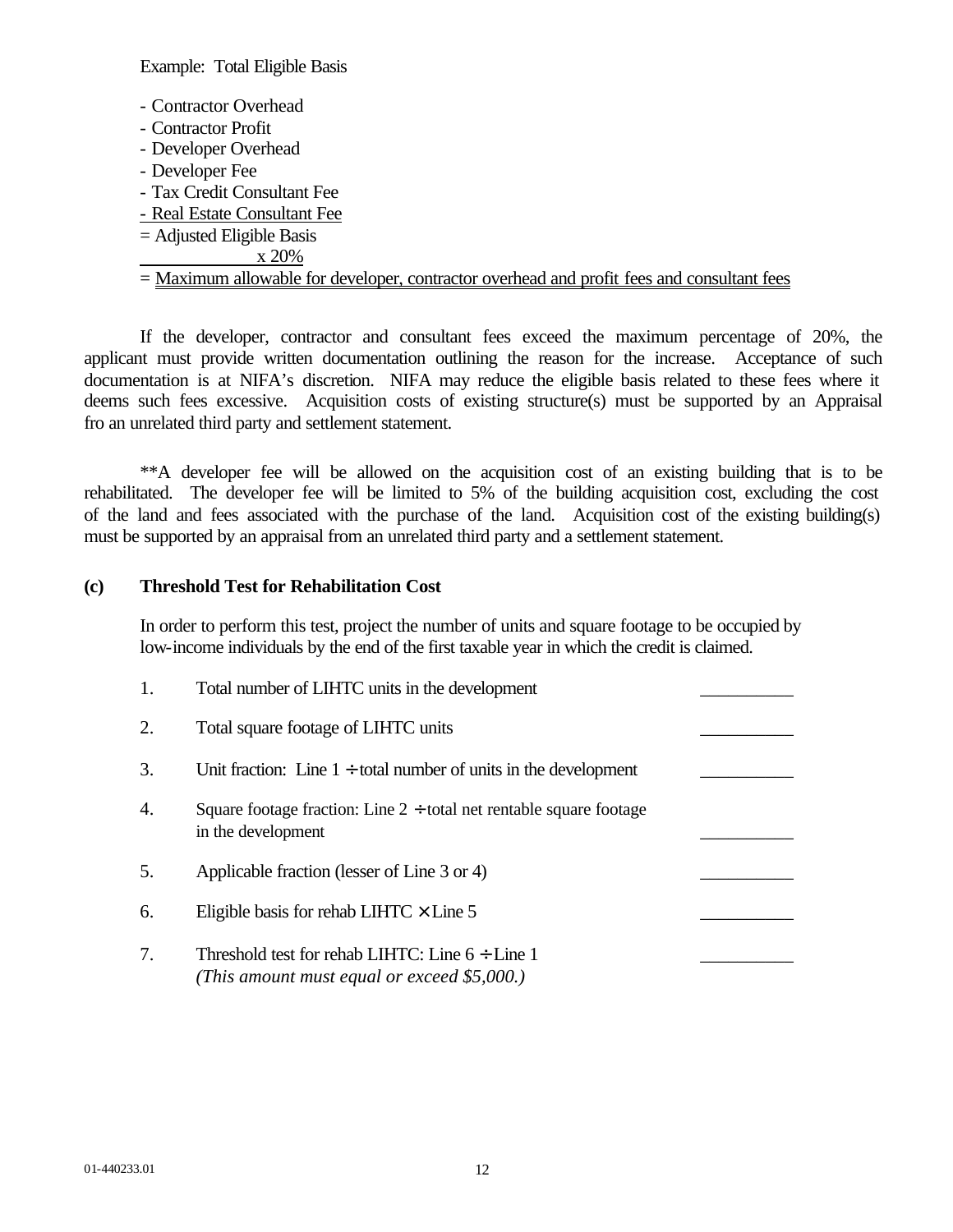Under the penalty of perjury, no information contained within Section 1.3(a) of this Cost Certification Procedures Manual for each building is in any way false or incorrect, and the information contained within those pages are truly descriptive of the development or property for which the Low Income Housing Tax Credits are being applied. I further realize that I may be asked to provide further information, detailed accounting records, documents, and receipts at the request of NIFA to facilitate the issuance of IRS Form 8609(s).

\_\_\_\_\_\_\_\_\_\_\_\_\_\_\_\_\_\_\_\_\_\_\_\_\_\_\_\_\_\_\_\_\_\_\_\_\_\_\_\_\_\_\_\_\_\_\_\_\_\_\_\_\_ \_\_\_\_\_\_\_\_\_\_\_\_\_\_\_\_\_\_\_\_\_

Signature of Development Owner Date

Development's Federal Tax I.D. Number

\_\_\_\_\_\_\_\_\_\_\_\_\_\_\_\_\_\_\_\_\_\_\_\_\_\_\_\_\_\_\_\_\_\_\_\_\_\_\_\_\_\_\_\_\_\_\_\_\_\_\_\_\_\_\_

\_\_\_\_\_\_\_\_\_\_\_\_\_\_\_\_\_\_\_\_\_\_\_\_\_\_\_\_\_\_\_\_\_\_\_\_\_\_\_\_\_\_\_\_\_\_\_\_\_\_\_\_\_

STATE OF \_\_\_\_\_\_\_\_\_\_\_\_\_\_\_\_\_ COUNTY OF\_\_\_\_\_\_\_\_\_\_\_\_\_\_\_\_

I, the undersigned, a Notary Public in and for said county, in said state, hereby certify that **Example 2.1** The same is signed to the foregoing conveyance, acknowledged before me on this date, being informed of such document, he/she as officer and with full authority, executed said conveyance voluntarily on the day the same bears date. Given under my hand and official seal this  $\qquad \qquad \text{day of} \qquad \qquad \text{say} \qquad \text{say} \qquad \text{say} \qquad \text{say} \qquad \text{say} \qquad \text{say} \qquad \text{say} \qquad \text{say} \qquad \text{say} \qquad \text{say} \qquad \text{say} \qquad \text{say} \qquad \text{say} \qquad \text{say} \qquad \text{say} \qquad \text{say} \qquad \text{say} \qquad \text{say} \qquad \text{say} \qquad \text{say} \qquad \text{say} \qquad \text{say} \qquad \text{$ 

Notary Public Commission expires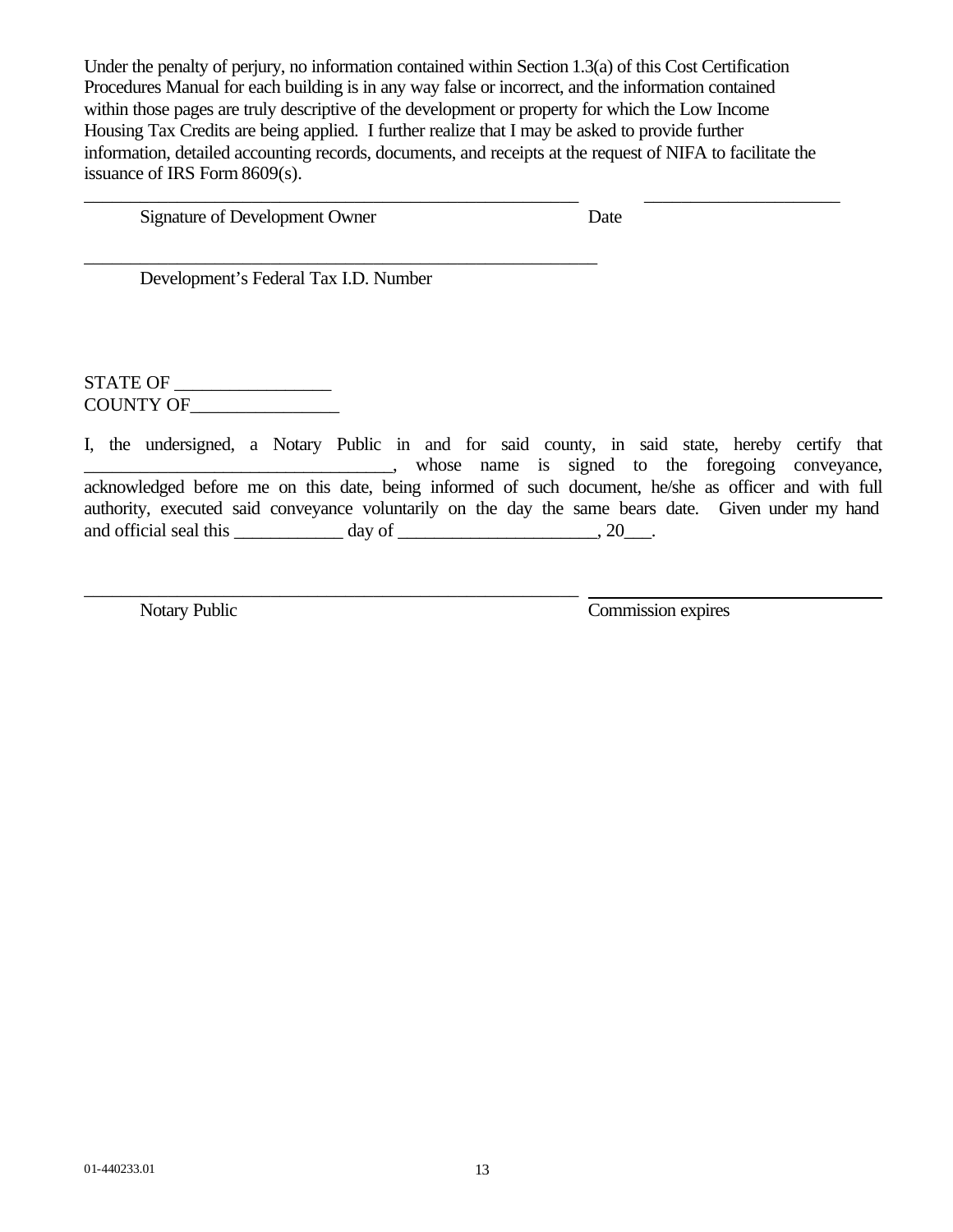## **SECTION 1.4 PLACED-IN-SERVICE ACKNOWLEDGMENT**

|                                                                                                          |  | Building __________ of __________ total buildings |  |
|----------------------------------------------------------------------------------------------------------|--|---------------------------------------------------|--|
|                                                                                                          |  |                                                   |  |
|                                                                                                          |  |                                                   |  |
|                                                                                                          |  |                                                   |  |
| Owner," hereby certify that all units in the above-referenced building are completed, ready and suitable |  |                                                   |  |
|                                                                                                          |  |                                                   |  |

for occupancy. I (we) hereby certify that I (we) have read and understand Sections  $42(e)(3)$  and  $42(e)(4)$ of the Internal Revenue Code and that the costs claimed for LIHTC attributable to this building are true and accurate.

I (we) understand that NIFA may request additional documentation to complete final processing of the above-referenced development. I (we) hereby certify that I (we) have read, understand and agree to abide by the Internal Revenue Code, the rules of NIFA, the Cost Certification Procedures Manual and the compliance and monitoring requirements set forth in the Compliance Reference Guide.

#### **I (we) certify that the date, which this building is to be considered, placed in service is:**

| Signature of Development Owner            | Date |
|-------------------------------------------|------|
|                                           |      |
|                                           |      |
|                                           |      |
| Management Agent Name/Contact Person Name |      |
|                                           |      |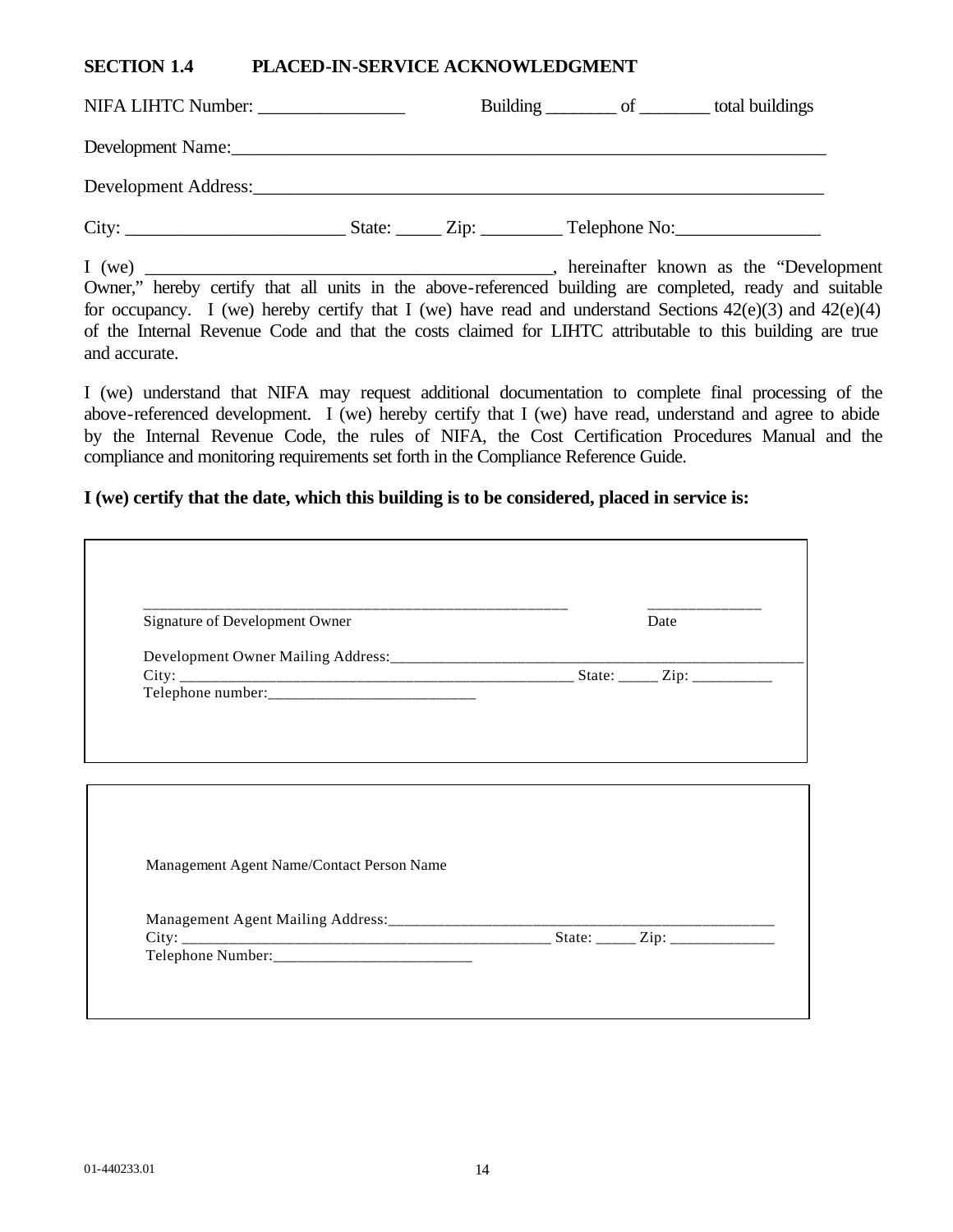## **SECTION 1.5 INDEPENDENT AUDITORS' REPORT ON APPLYING AGREED-UPON PROCEDURES**

#### A. **General Instructions**

All requested information must be prepared in the format provided below. Submission of this report in any other format or without all requested items will not be reviewed by NIFA. If any question is not applicable, mark "N/A," and, if necessary, provide an explanation. The letter should be on the auditor's letterhead with an original signature.

#### B. **Required Format**

| To: | Nebraska Investment Finance Authority ("NIFA") |
|-----|------------------------------------------------|
|     | Suite 200                                      |
|     | 1230 O Street                                  |
|     | Lincoln, NE 68508-1402                         |
|     | Attn: Low Income Housing Tax Credit Division   |

RE: Low Income Housing Tax Credit Allocation Request Name of Development NIFA LIHTC # Development Owner Name

To Whom It May Concern:

We have audited the costs included in the accompanying NIFA Final Cost Certification (the "Final Cost Certification") of XXXX (the "Owner") for XXXX (the "Development") as of XXXX XX, 20 . The Final Cost Certification is the responsibility of the Owner and the Owner's management. Our responsibility is to express an opinion on the Final Cost Certification based on our audit.

We conducted our audit in accordance with generally accepted auditing standards. Those standards require that we plan and perform the audit to obtain reasonable assurance about whether the Final Cost Certification is free of material misstatement. An audit includes examining, on a test basis, evidence supporting the amounts and disclosures in the Final Cost Certification. An audit also includes assessing the accounting principles used and significant estimates made by management, as well as evaluating the overall Final Cost Certification presentation. We believe that our audit provides a reasonable basis for our opinion.

The accompanying Final Cost Certification was prepared in conformity with the accounting practices prescribed by the Internal Revenue Service, under the accrual method of accounting, and in conformity with the format and qualified allocation plan rules set by NIFA, which is a comprehensive basis of accounting other than generally accepted accounting principles. Also, we have reviewed technical advice memorandum 200043015, 200043016, 200043017, 200044004 and 200044005 recently released by the Internal Revenue Service, which addressed the inclusion ineligible basis of certain costs.

In our opinion the Final Cost Certification presents fairly, in all material respects, the actual costs of \$XXXX and eligible basis of \$XXXX of the Owner for the Development as of XXXX XX, 20 on the basis of accounting described above.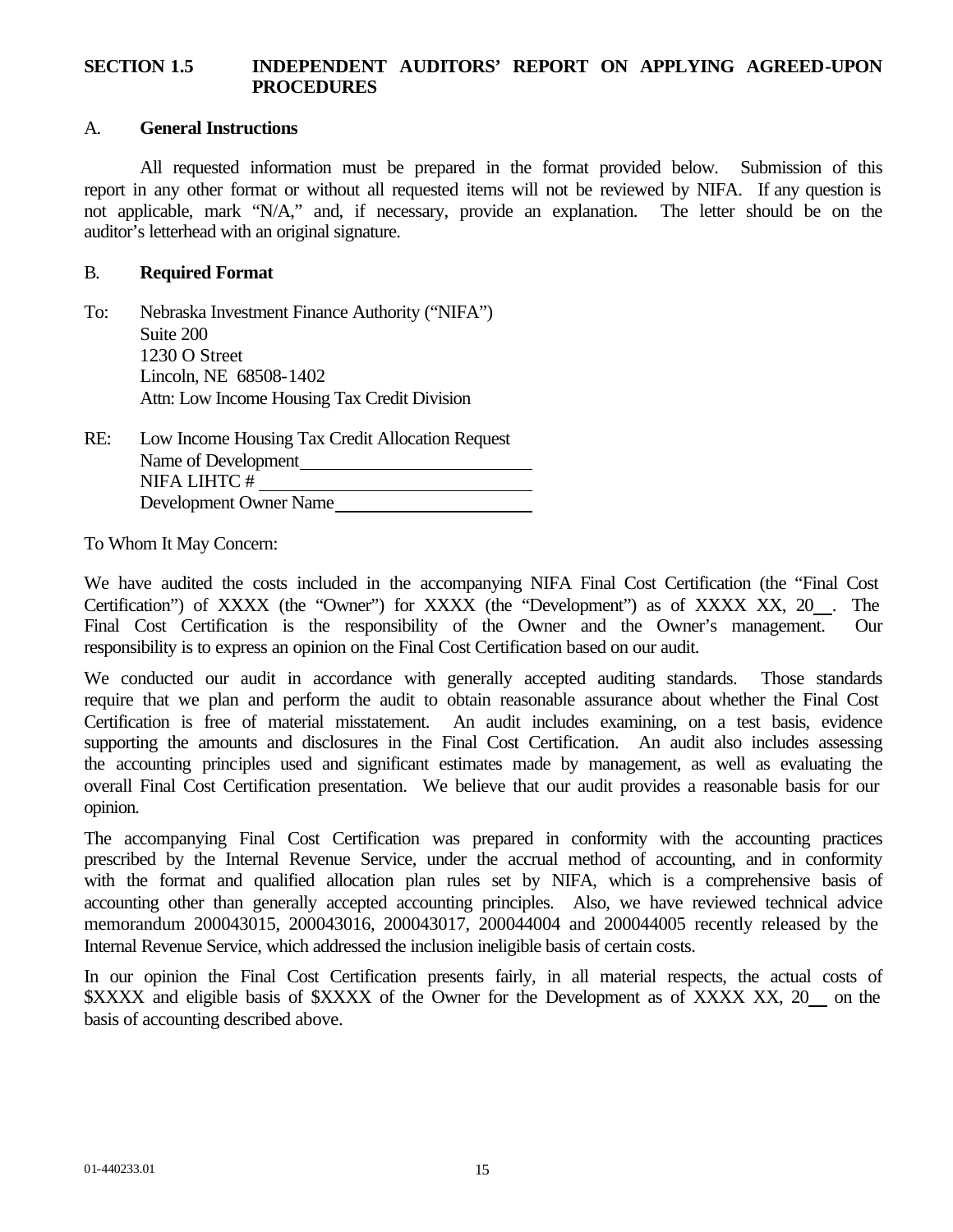This report is intended solely for the information and use of the Owner and the Owner's management and for filing with NIFA and should not be used for any other purpose.

\_\_\_\_\_\_\_\_\_\_\_\_\_\_\_\_\_\_\_\_\_\_\_\_\_\_\_\_\_\_\_\_\_\_\_\_\_\_\_\_\_\_\_ \_\_\_\_\_\_\_\_\_\_\_\_\_\_\_\_\_\_\_\_\_\_\_\_\_\_\_\_\_\_\_

We have no financial interest in the Development other than in the practice of our profession.

City, State XXXX XX, 20\_\_

Signature of Principal of Firm Title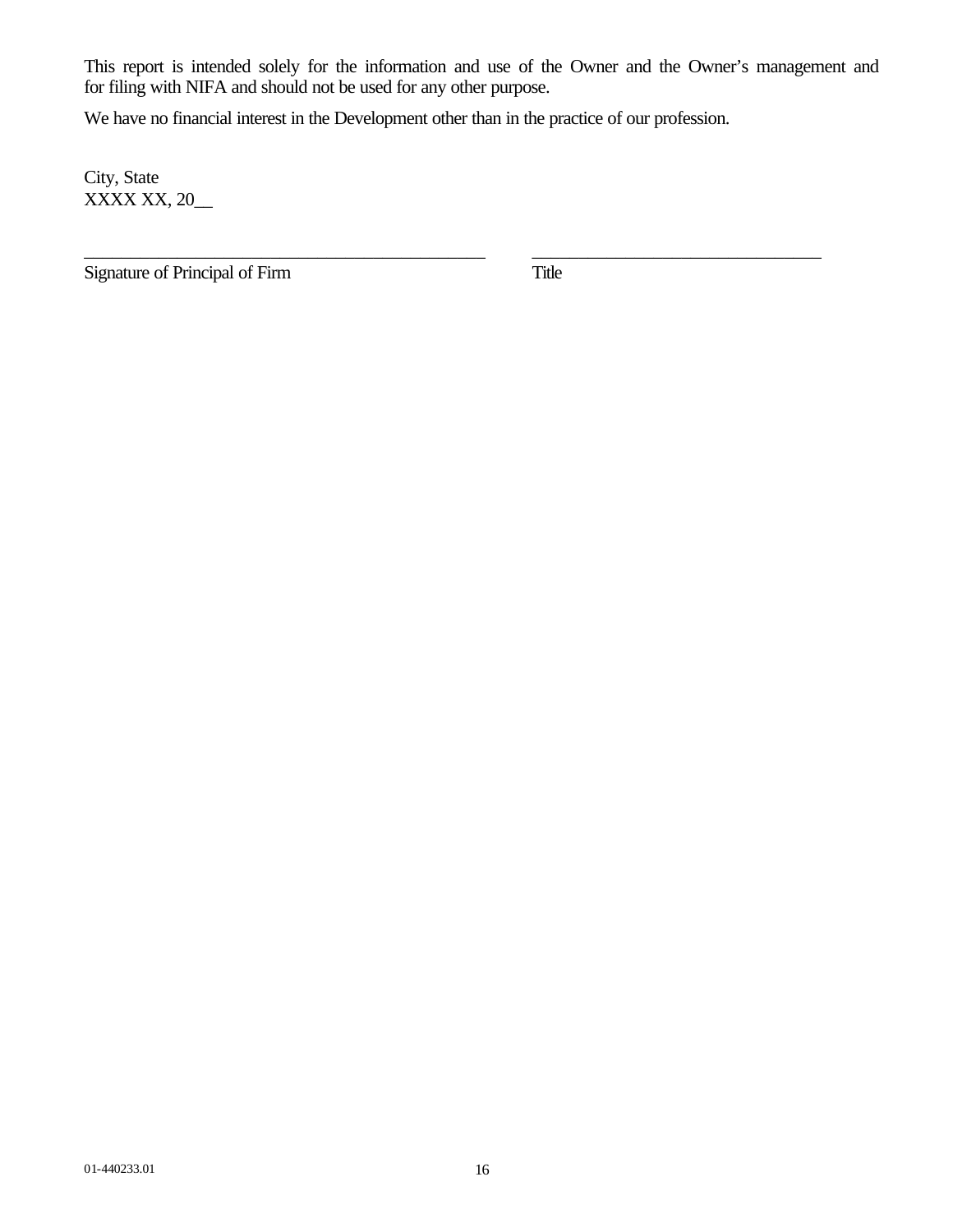## **SECTION 1.6 CONTRACTOR'S CERTIFICATE**

#### **CONTRACTOR'S CERTIFICATE**

The undersigned has served as the general contractor of the real property constructed at [Address] (the "Premises") for [DEVELOPMENT NAME] ("Development Owner") for which the undersigned acknowledges is to receive low-income housing tax credits under Section 42 of the Internal Revenue Code. Accordingly, the undersigned hereby certifies to Development Owner and the Nebraska Investment Finance Authority that the Premises was constructed in conformity with the Plans and Specifications dated , 200 . **[NOTE, THAT THIS DATE MUST MATCH THE PLANS AND SPECIFICATIONS DATE IN ARCHITECT'S CERTIFICATE]**.

Dated , 200 .

[CONTRACTOR NAME]

| By    |  |
|-------|--|
| Name  |  |
| Title |  |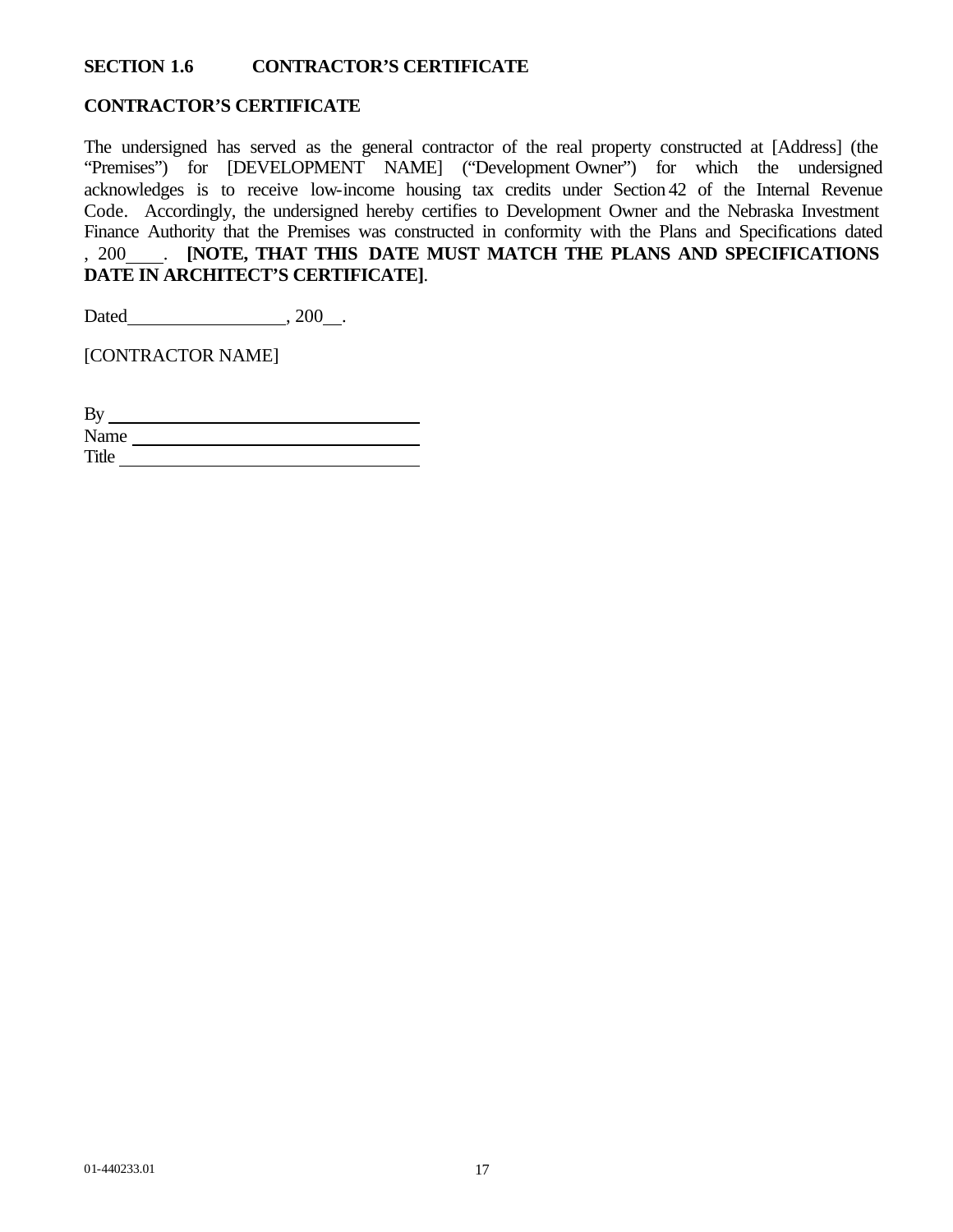#### **ARCHITECT'S CERTIFICATE**

The undersigned, being a duly licensed architect registered in the State of Nebraska, has prepared for

 (the "Development Owner") final plans, working drawings and detailed specifications (and addenda) dated [DATE] (collectively, the "Plans and Specifications") in connection with certain real property located in [CITY] Nebraska (the "Premises") for which the undersigned acknowledges will receive low-income housing tax credits under Section 42 of the Internal Revenue Code.

Accordingly, the undersigned hereby certifies to the Development Owner and Nebraska Investment Finance Authority that the Plans and Specifications comply with and conform in all respects to the requirements of existing law, have been duly filed with and have been approved by all appropriate governmental and municipal authorities having jurisdiction thereover and that the Premises as shown on the Plans and Specifications is in compliance with all requirements and restrictions of all applicable zoning, environmental, building, fire, health and other governmental ordinances, rules and regulations and the requirements of the appropriate board of fire underwriters or other similar body acting in and for the locality in which the Premises is located. All conditions to the issuance of building permits have been satisfied.

In the opinion of the undersigned, the Premises has been constructed in a good and workmanlike manner substantially in accordance with the Plans and Specifications and is free and clear of any damage or structural defects that would in any material respect affect the value of the Premises. In the further opinion of the undersigned, all of the preconditions have been met justifying the issuance of (i) the permanent certificate or certificates of occupancy for the Premises (or the letter or certificate of compliance or completion stating that the construction complies with all requirements and restrictions of all governmental ordinances, rules and regulations) and (ii) such other necessary approvals, certificates, permits and licenses that may be required from such governmental authorities having jurisdiction thereover pertaining to the construction of the Premises.

The Premises will be in compliance with all current zoning, environmental and other applicable laws, ordinances, rules and regulations, restrictions and requirements, including, without limitation, Title III of the Americans with Disabilities Act of 1990 and the Fair Housing Act, as it relates to the following:

#### • *Accessible Building Entrance on an Accessible Route:*

Covered multifamily dwellings must have at least one building entrance on an accessible route, unless it is impractical to do so because of terrain or unusual characteristics of the site. For all such dwellings with a building entrance on an accessible route the following six requirements apply.

#### • *Accessible and Usable Public and Common Use Areas:*

Public and common use areas must be readily accessible to and usable by people with disabilities.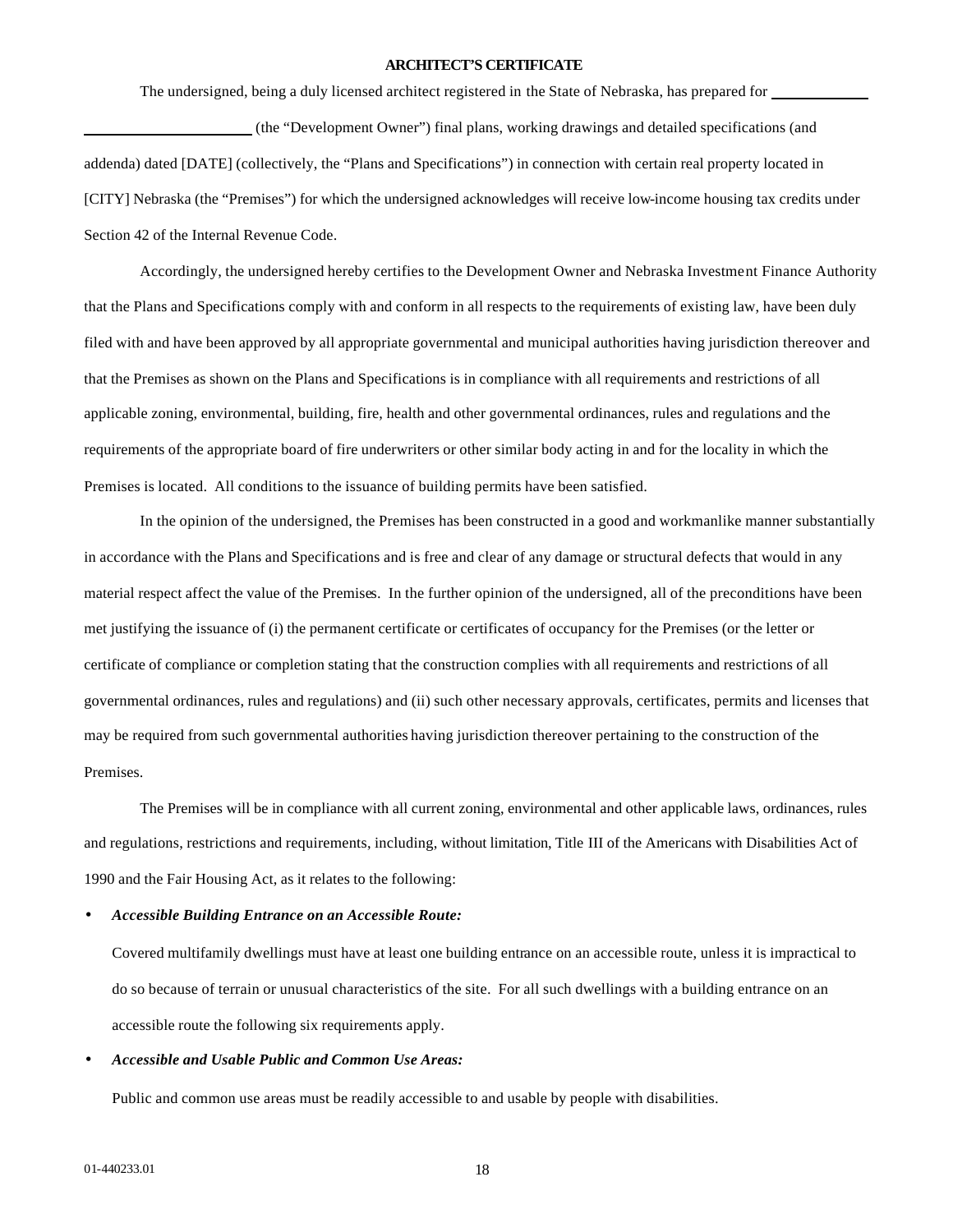#### • *Usable Doors:*

All doors designed to allow passage into and within all premises must be sufficiently wide to allow passage by persons in wheelchairs.

#### • *Accessible Route Into and Through the Covered Dwelling Units:*

There must be an accessible route into and through the dwelling units, providing access for people with disabilities throughout the unit.

#### • *Light Switches, Electrical Outlets, Thermostats and Other Environmental Controls in Accessible Locations:*

All premises within the dwelling units must contain light switches, electrical outlets, thermostats and other environmental controls in accessible locations.

#### • *Reinforced Walls for Grab Bars:*

All premises within dwelling units must contain reinforcements in bathroom walls to allow later installation of grab bars around toilet, tub, shower stall and shower seat, where such facilities are provided.

#### • *Usable Kitchens and Bathrooms:*

Dwelling units must contain usable kitchens and bathrooms such that an individual who uses a wheelchair can maneuver about the space.

The above can be found in the Fair Housing Act Design Manual.

There are no building or other municipal violations filed or noted against the Premises. All necessary gas, steam, telephone, electric, water and sewer services and other utilities required to adequately service the Premises are now available to the Premises. All street drainage, water distribution and sanitary sewer systems have been accepted for perpetual maintenance by the appropriate governmental authority or utility.

The Plans and Specifications do not require the installation or use of any asbestos-containing materials in connection with the construction or use of the Premises.

Dated: [DATE]

ARCHITECT SIGNATURE:

NAME OF COMPANY: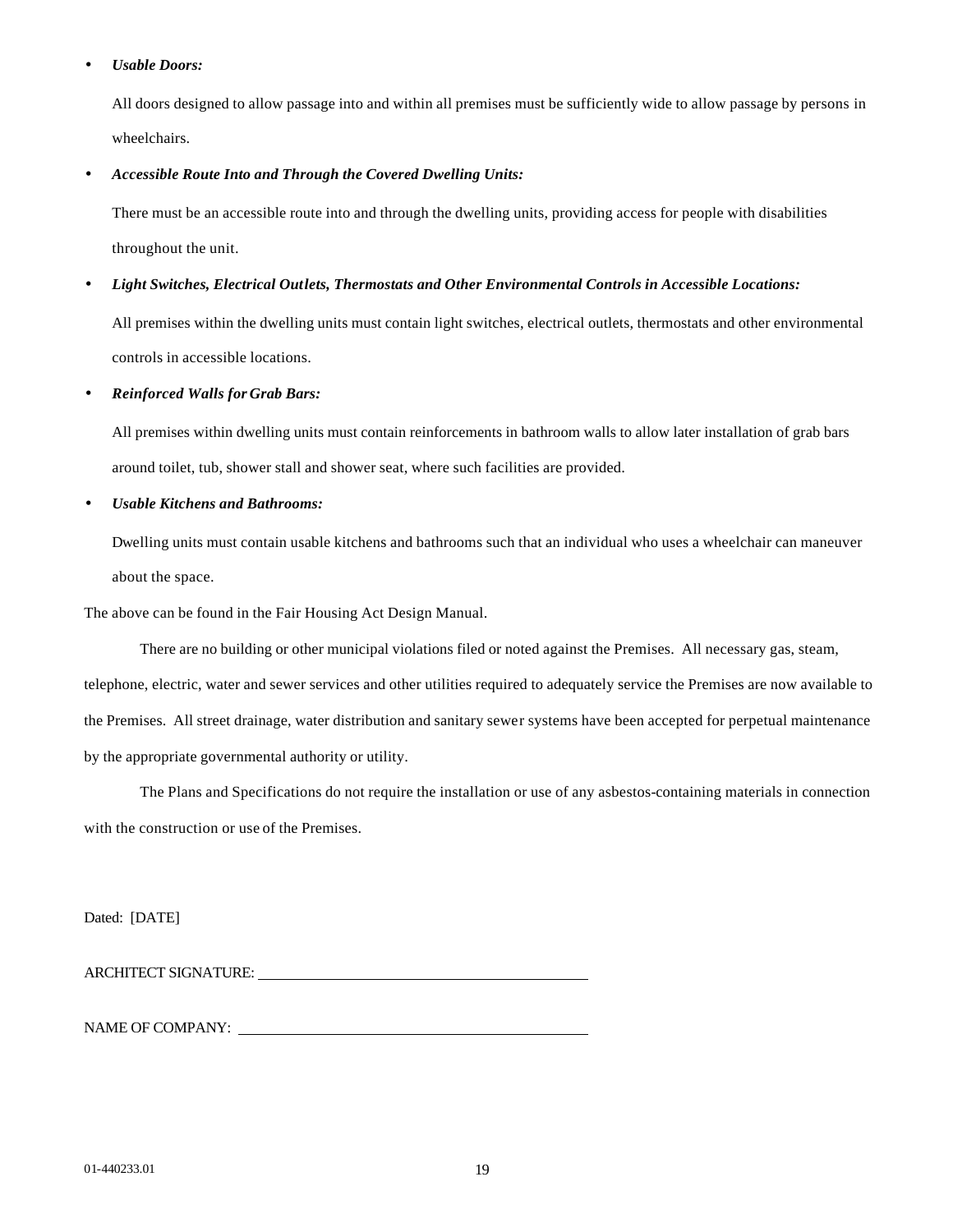# **Annual Development Expense Information**

| <b>General and/or Administrative Expenses:</b>                                                                                                                                                                                       |                             |                      |
|--------------------------------------------------------------------------------------------------------------------------------------------------------------------------------------------------------------------------------------|-----------------------------|----------------------|
| Advertising                                                                                                                                                                                                                          |                             |                      |
| Legal                                                                                                                                                                                                                                |                             |                      |
| Accounting/Auditing                                                                                                                                                                                                                  | $\frac{\text{S}}{\text{S}}$ |                      |
| Security                                                                                                                                                                                                                             | \$                          |                      |
| <b>NIFA Annual Compliance Fees</b>                                                                                                                                                                                                   |                             |                      |
| Management Fee                                                                                                                                                                                                                       |                             |                      |
| <b>Internet Connect Fees</b>                                                                                                                                                                                                         |                             |                      |
| Other                                                                                                                                                                                                                                |                             |                      |
| Total General and/or Administrative Expenses                                                                                                                                                                                         |                             |                      |
| Operating:                                                                                                                                                                                                                           |                             |                      |
| Fuel<br>s                                                                                                                                                                                                                            | <b>Management Salaries</b>  | $\frac{1}{2}$        |
| Electricity<br>s                                                                                                                                                                                                                     | Office/Accounting           | s                    |
| Water/Sewer<br>s                                                                                                                                                                                                                     | Other Salaries              | $\frac{1}{2}$        |
| $\frac{1}{2}$<br>Gas                                                                                                                                                                                                                 | <b>Trash Removal</b>        | $\frac{\sqrt{2}}{2}$ |
| Snow Removal<br>\$                                                                                                                                                                                                                   | Elevator                    |                      |
| <b>Total Operating</b>                                                                                                                                                                                                               |                             |                      |
| Maintenance:                                                                                                                                                                                                                         |                             |                      |
| Painting and Repairs                                                                                                                                                                                                                 |                             |                      |
| Exterminating                                                                                                                                                                                                                        | $\frac{\text{S}}{\text{S}}$ |                      |
| Grounds                                                                                                                                                                                                                              |                             |                      |
| Other                                                                                                                                                                                                                                |                             |                      |
| <b>Total Maintenance</b>                                                                                                                                                                                                             |                             |                      |
| <b>Total Insurance</b>                                                                                                                                                                                                               |                             |                      |
| <b>Total Real Estate Taxes</b>                                                                                                                                                                                                       | \$                          |                      |
| Other                                                                                                                                                                                                                                |                             |                      |
| <b>Total Annual Residential Expenses</b>                                                                                                                                                                                             |                             |                      |
| <b>Total Annual Commercial Space Expenses</b>                                                                                                                                                                                        | $^{+}$                      | (if applicable)      |
| <b>Total Annual Development Expenses</b>                                                                                                                                                                                             | $=$                         |                      |
| <b>Total Annual Replacement Reserves</b>                                                                                                                                                                                             |                             |                      |
| Estimated annual increase in expenses _________%                                                                                                                                                                                     |                             |                      |
| How were expenses and reserves determined?<br><u>Lettermined</u> and the contract of the contract of the contract of the contract of the contract of the contract of the contract of the contract of the contract of the contract of |                             |                      |
|                                                                                                                                                                                                                                      |                             |                      |
|                                                                                                                                                                                                                                      |                             |                      |
|                                                                                                                                                                                                                                      |                             |                      |
|                                                                                                                                                                                                                                      |                             |                      |
|                                                                                                                                                                                                                                      |                             |                      |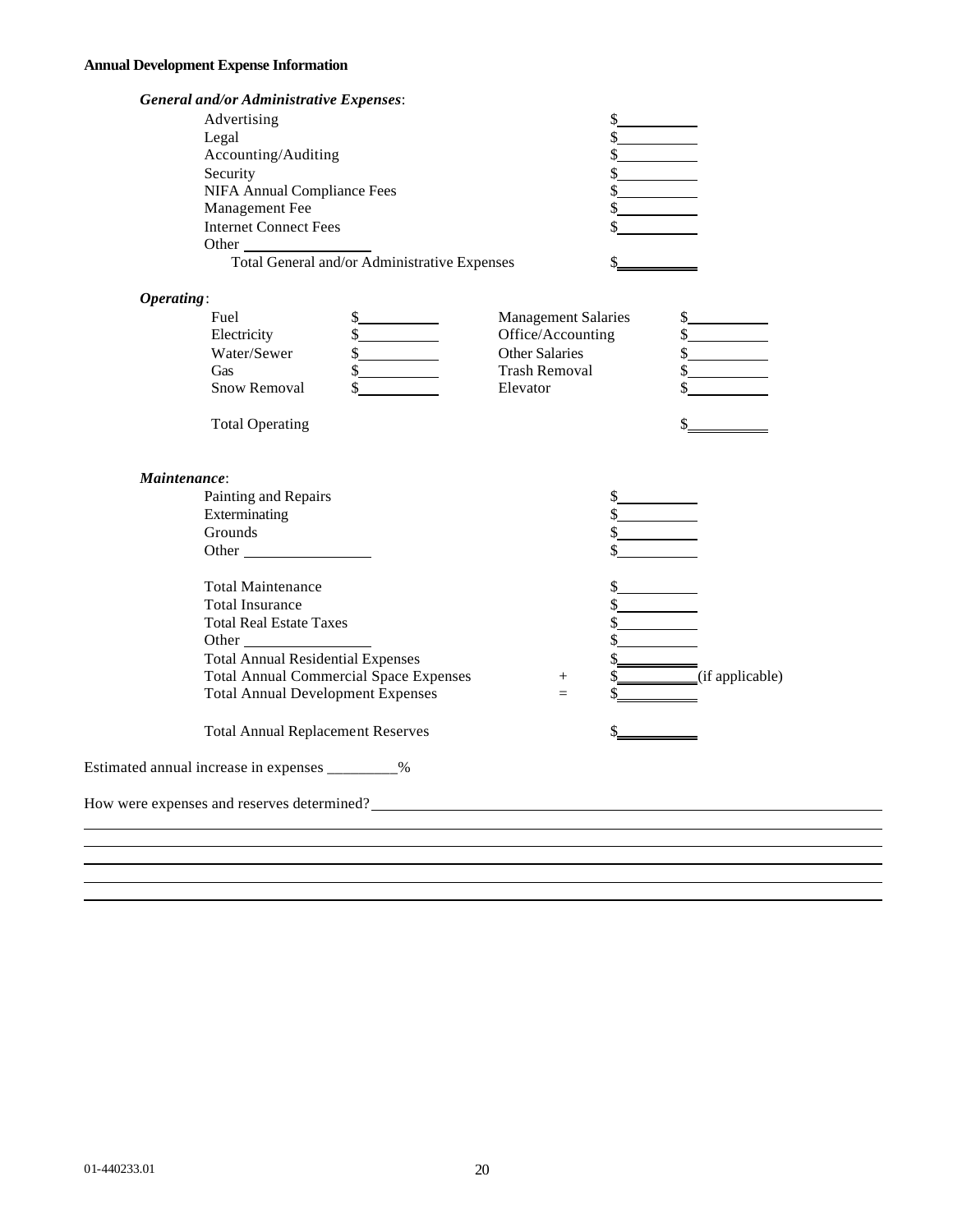| <b>Permanent Financing</b>                                                                                                | (List permanent financing for the Development at Closing) |                       |                                   |                                       |         |  |
|---------------------------------------------------------------------------------------------------------------------------|-----------------------------------------------------------|-----------------------|-----------------------------------|---------------------------------------|---------|--|
| <b>Name and Address of Lender</b>                                                                                         | <b>Amount of</b>                                          | <b>Annual</b><br>Debt | <b>Interest</b><br><b>Rate of</b> | <b>Amortization</b>                   | Term of |  |
| <b>Contact Person/Phone Number</b>                                                                                        | <b>Funds</b>                                              | <b>Service Cost</b>   | Loan                              | <b>Period</b>                         | Loan    |  |
| $\mathbf{1}$                                                                                                              |                                                           |                       |                                   |                                       |         |  |
|                                                                                                                           |                                                           |                       |                                   |                                       |         |  |
| $\boldsymbol{2}$                                                                                                          |                                                           |                       |                                   |                                       |         |  |
|                                                                                                                           |                                                           |                       |                                   |                                       |         |  |
| 3<br><u> 1989 - Johann Barbara, martin amerikan basar dan berasal dalam basa dalam basar dalam basar dalam basa dalam</u> |                                                           |                       |                                   |                                       |         |  |
|                                                                                                                           |                                                           |                       |                                   |                                       |         |  |
| 4                                                                                                                         |                                                           |                       |                                   |                                       |         |  |
|                                                                                                                           |                                                           |                       |                                   |                                       |         |  |
|                                                                                                                           |                                                           |                       |                                   |                                       |         |  |
| 5. Proceeds From Low-income Tax<br><b>Credits</b>                                                                         |                                                           |                       |                                   |                                       |         |  |
| 6. Proceeds From Historic Tax Credits                                                                                     |                                                           |                       |                                   |                                       |         |  |
| 7. Developer Equity                                                                                                       |                                                           |                       |                                   |                                       |         |  |
| <b>Total Source of Funds</b>                                                                                              |                                                           |                       |                                   | <b>Total Annual Debt Service Cost</b> |         |  |

**For -**